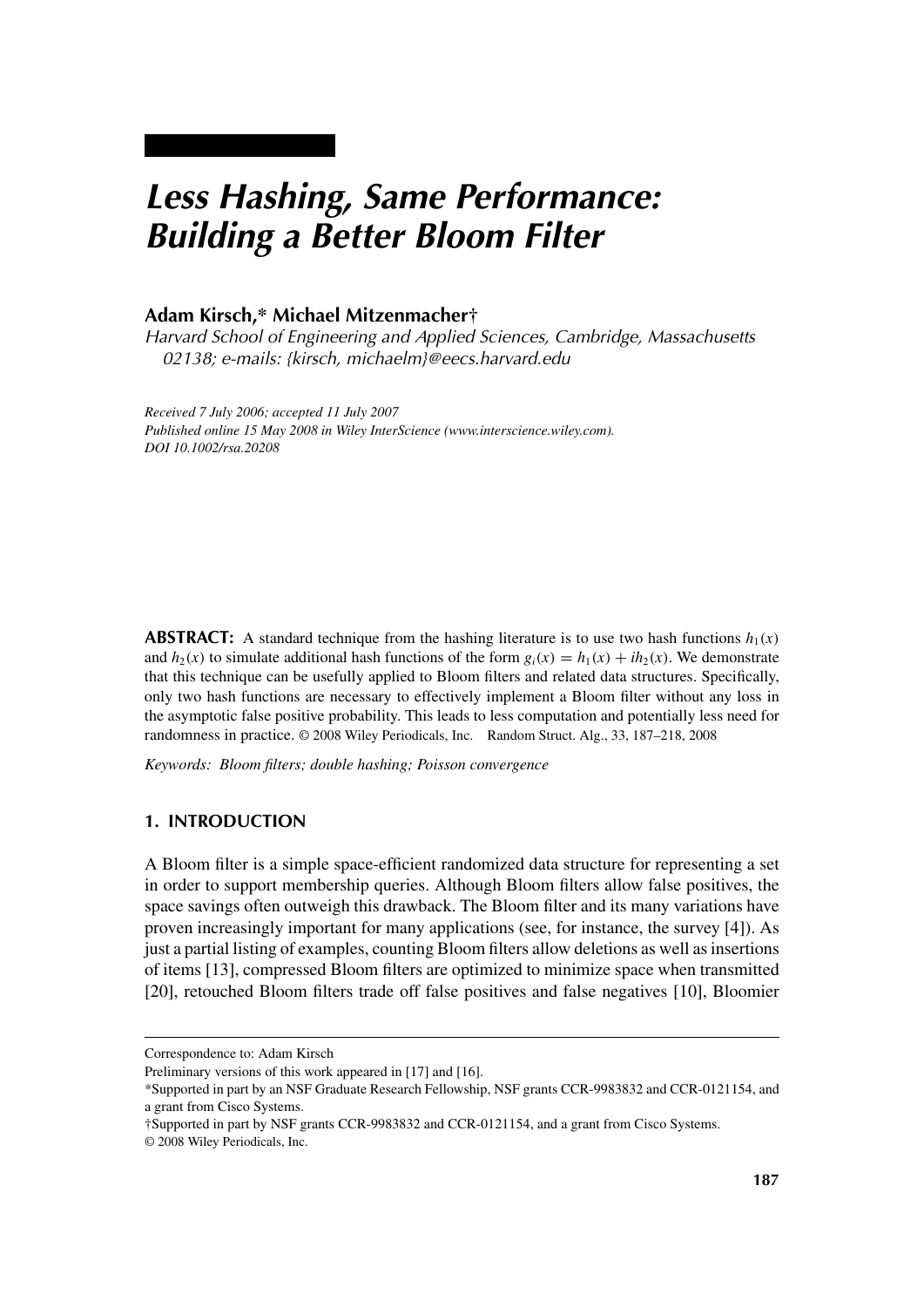filters keep function values associated with set elements (thereby offering more than set membership) [5], Count-Min sketches [6] and multistage filters [12] track counts associated with items, and approximate concurrent state machines track the dynamically changing state of a changing set of items [2]. Although recently more complex but asymptotically better alternatives have been proposed (e.g. [3, 23]), the Bloom filter's simplicity, ease of use, and excellent performance make it a standard data structure that is and will continue to be of great use in many applications. For those who are not familiar with the Bloom filter, we review it below in Section 2. For now, it suffices to know that Bloom filters make use of multiple hash functions.

In this paper, we show that applying a standard technique from the hashing literature can simplify the implementation of Bloom filters significantly. The idea is the following: two hash functions  $h_1(x)$  and  $h_2(x)$  can simulate more than two hash functions of the form  $g_i(x) = h_1(x) + ih_2(x)$ . (See, for example, Knuth's discussion of open addressing with double hashing [18].) In our context *i* will range from 0 up to some number  $k - 1$  to give *k* hash functions, and the hash values are taken modulo the size of the relevant hash table. We demonstrate that this technique can be usefully applied to Bloom filters and related data structures. Specifically, only two hash functions are necessary to effectively implement a Bloom filter without any increase in the asymptotic false positive probability. This leads to less computation and potentially less need for randomness in practice. Specifically, in query-intensive applications where computationally nontrivial hash functions are used (such as in [8, 9]), hashing can be a potential bottleneck in using Bloom filters, and reducing the number of required hashes can yield an effective speedup. This improvement was found empirically in the work of Dillinger and Manolios [8, 9], who suggested using the hash functions

$$
g_i(x) = h_1(x) + ih_2(x) + i^2 \mod m,
$$

where *m* is the size of the hash table.

Here we provide a full theoretical analysis that holds for a wide class of variations of this technique, justifies and gives insight into the previous empirical observations, and is interesting in its own right. In particular, our methodology generalizes the standard asymptotic analysis of a Bloom filter, exposing a new convergence result that provides a common unifying intuition for the asymptotic false positive probabilities of the standard Bloom filter and the generalized class of Bloom filter variants that we analyze in this paper. We obtain this result by a surprisingly simple approach; rather than attempt to directly analyze the asymptotic false positive probability, we formulate the initialization of the Bloom filter as a balls-and-bins experiment, prove a convergence result for that experiment, and then obtain the asymptotic false positive probability as a corollary.

We start by analyzing a specific, somewhat idealized Bloom filter variation that provides the main insights and intuition for deeper results. We then move to a more general setting that covers several issues that might arise in practice, such as when the size of the hash table is a power of two as opposed to a prime. Finally, we demonstrate the utility of this approach beyond the simple Bloom filter by showing how it can be used to reduce the number of hash functions required for Count-Min sketches [6], a variation of the Bloom filter idea used for keeping approximate counts of frequent items in data streams.

Before beginning, we note that Luecker and Molodowitch [19] and Schmidt and Siegel [25] have shown that in the setting of open addressed hash tables, the double hashing technique gives the same performance as uniform hashing. These results are similar in spirit to ours, but the Bloom filter setting is sufficiently different from that of an open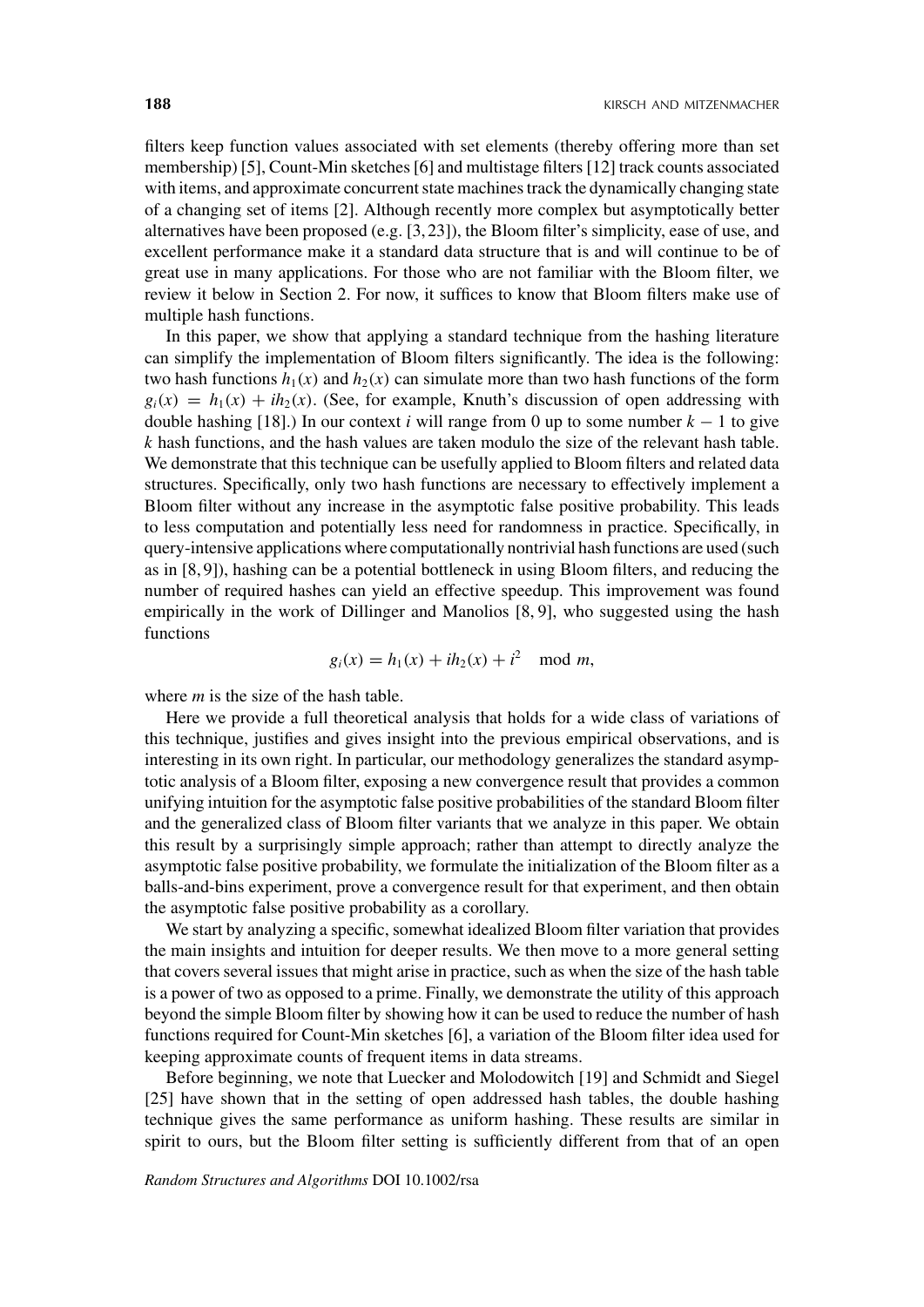addressed hash table that we do not see a direct connection. We also note that our use of hash functions of the form  $g_i(x) = h_1(x) + ih_2(x)$  may appear similar to the use of pairwise independent hash functions, and that one might wonder whether there is any formal connection between the two techniques in the Bloom filter setting. Unfortunately, this is not the case; a straightforward modification of the standard Bloom filter analysis yields that if pairwise independent hash functions are used instead of fully random hash functions, then the space required to retain the same bound on the false positive probability increases by a constant factor. In contrast, we show that using the *gi*'s causes *no* increase in the false positive probability, so they can truly be used as a replacement for fully random hash functions.

## **2. STANDARD BLOOM FILTERS**

We begin by reviewing the fundamentals of Bloom filters, based on the presentation of the survey [4], which we refer to for further details. A Bloom filter for representing a set  $S = \{x_1, x_2, \dots, x_n\}$  of *n* elements from a large universe *U* consists of an array of *m* bits, initially all set to 0. The filter uses *k* independent hash functions  $h_1, \ldots, h_k$  with range {1, ... , *m*}, where it assumed that these hash functions map each element in the universe to a random number uniformly over the range. Although the randomness of the hash functions is clearly an optimistic assumption, it appears to be suitable in practice [13, 24]. For each element  $x \in S$ , the bits  $h_i(x)$  are set to 1 for  $1 \le i \le k$ . (A location can be set to 1 multiple times.) To check if an item *y* is in *S*, we check whether all  $h_i(y)$  are set to 1. If not, then clearly *y* is not a member of *S*. If all  $h_i(y)$  are set to 1, we assume that *y* is in *S*, and hence a Bloom filter may yield a *false positive*.

The probability of a false positive for an element not in the set, or the *false positive probability*, can be estimated in a straightforward fashion, given our assumption that hash functions are perfectly random. After all the elements of *S* are hashed into the Bloom filter, the probability that a specific bit is still 0 is

$$
p'=(1-1/m)^{kn}\approx e^{-kn/m}.
$$

In this section, we generally use the approximation  $p = e^{-kn/m}$  in place of *p'* for convenience.

If  $\rho$  is the proportion of 0 bits after all the *n* elements are inserted in the table, then conditioned on  $\rho$  the probability of a false positive is

$$
(1 - \rho)^k \approx (1 - p')^k \approx (1 - p)^k = (1 - e^{-kn/m})^k.
$$

These approximations follow since  $\mathbf{E}[\rho] = p'$ , and  $\rho$  can be shown to be highly concentrated around *p'* using standard techniques. It is easy to show that the expression  $(1 - e^{-kn/m})^k$  is minimized when  $k = \ln 2 \cdot (m/n)$ , giving a false positive probability f of

$$
f = (1 - e^{-kn/m})^k = (1/2)^k \approx (0.6185)^{m/n}.
$$

In practice, *k* must be an integer, and a smaller, suboptimal *k* might be preferred, since this reduces the number of hash functions that have to be computed.

This analysis provides us (roughly) with the probability that a single item  $z \notin S$  gives a false positive. We would like to make a broader statement, that in fact this gives a *false positive rate*. That is, if we choose a large number of *distinct* elements not in *S*,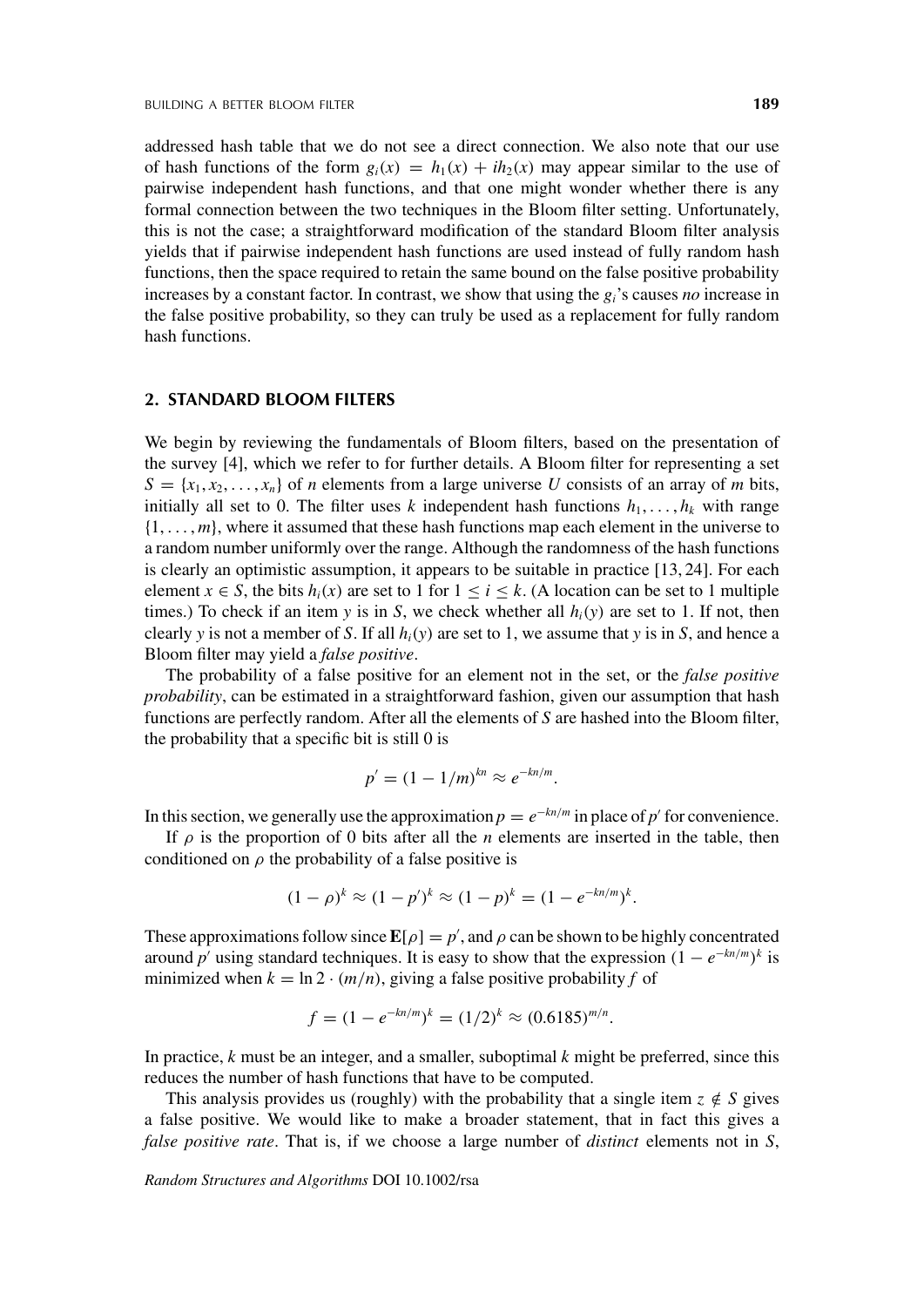the fraction of them that yield false positives is approximately  $f$ . This result follows immediately from the fact that  $\rho$  is highly concentrated around  $p'$ , and for this reason, the false positive probability is sometimes called the *false positive rate*. As we will see, in our variations, it is not always as clear that the false positive probability acts like a false positive rate, and so we clearly distinguish between the two concepts. (Indeed, we think this clarification is a contribution of this paper.)

Before moving on, we note that sometimes Bloom filters are described slightly differently, with each hash function having a disjoint range of *m*/*k* consecutive bit locations instead of having one shared array of *m* bits. We refer to this variant as a *partitioned* Bloom filter. Repeating the analysis above, we find that in this case the probability that a specific bit is 0 is

$$
\left(1-\frac{k}{m}\right)^n \approx e^{-kn/m},
$$

and so, asymptotically, the performance is the same as the original scheme. In practice, however, the partitioned Bloom filter tends to perform slightly worse than the nonpartitioned Bloom filter. This is explained by the observation that

$$
\left(1-\frac{1}{m}\right)^{kn} \ge \left(1-\frac{k}{m}\right)^n,
$$

so partitioned filters tend to have more 1's than nonpartitioned filters, resulting in larger false positive probabilities.

## **3. A SIMPLE CONSTRUCTION USING TWO HASH FUNCTIONS**

As an instructive example case, we consider a specific application of the general technique described in the introduction. We devise a Bloom filter that uses *k* fully random hash functions on some universe *U* of items, each with range  $\{0, 1, 2, \ldots, p - 1\}$  for a prime *p*. Our hash table consists of  $m = kp$  bits; each hash function is assigned a disjoint subarray of  $p$ bits in the filter, that we treat as numbered {0, 1, 2, ... , *p*−1}. Our *k* hash functions will be of the form  $g_i(x) = h_1(x) + ih_2(x)$  mod p, where  $h_1(x)$  and  $h_2(x)$  are two independent, uniform random hash functions on the universe with range  $\{0, 1, 2, \ldots, p - 1\}$ , and throughout we assume that *i* ranges from 0 to  $k - 1$ .

As with a standard partitioned Bloom filter, we fix some set  $S \subseteq U$  and initialize the filter with *S* by first setting all of the bits to 0 and then, for each  $x \in S$  and *i*, setting the  $g_i(x)$ -th bit of the *i*-th subarray to 1. For any  $y \in U$ , we answer a query of the form "Is *y* ∈ *S*?" with "Yes" if and only if the  $g_i(y)$ -th bit of the *i*-th subarray is 1 for every *i*. Thus, an item  $z \notin S$  generates a false positive if and only if each of its hash locations in the array is also a hash location for some  $x \in S$ .

The advantage of our simplified setting is that for any two elements  $x, y \in U$ , exactly one of the following three cases occurs:

- $g_i(x) \neq g_i(y)$  for all *i*, or
- $g_i(x) = g_i(y)$  for exactly one *i*, or
- $g_i(x) = g_i(y)$  for all *i*.

That is, because we have partitioned the bit array into disjoint hash tables, each hash function can be considered separately. Moreover, by working modulo *p*, we have arranged that if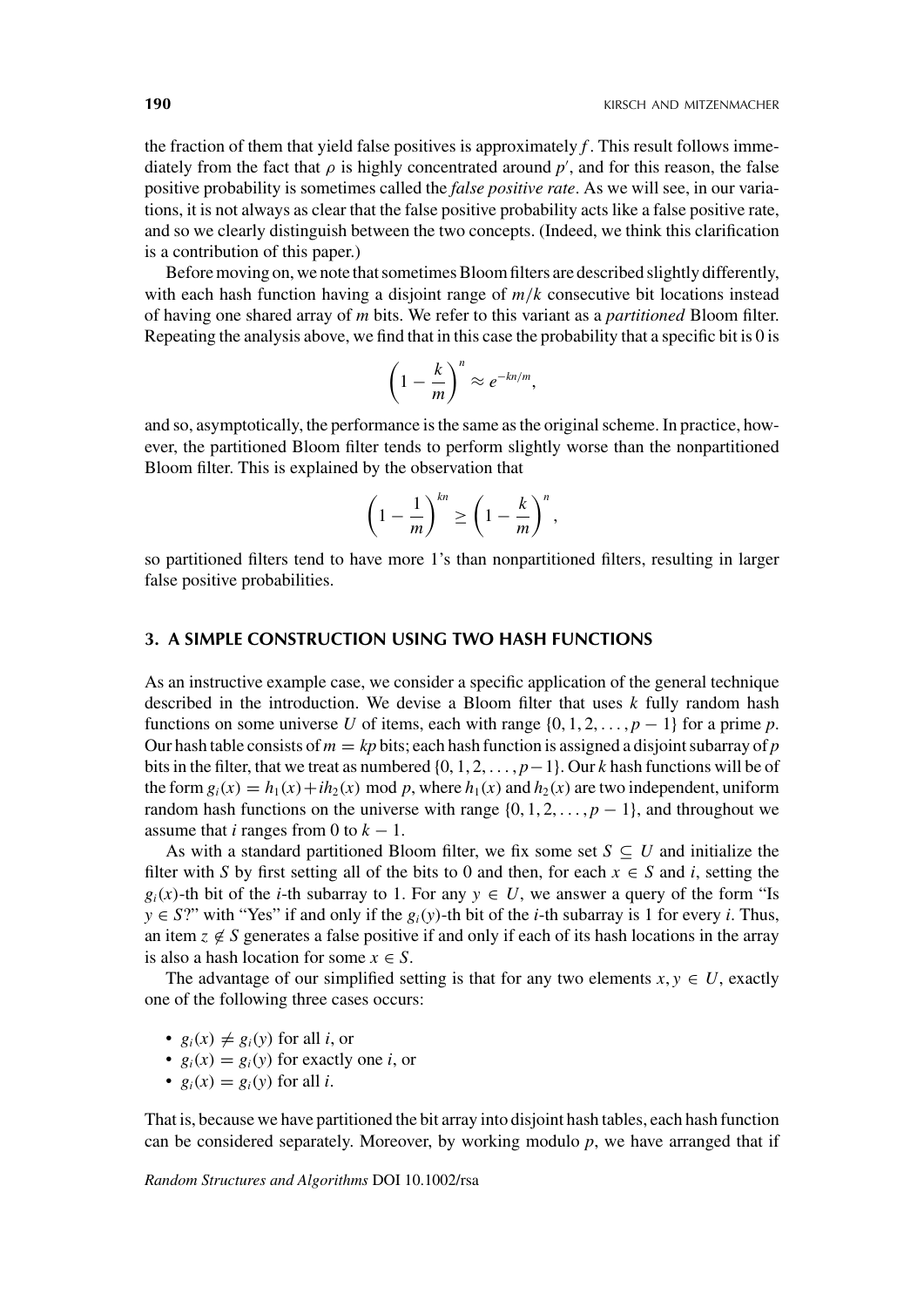$g_i(x) = g_i(y)$  for at least two values of *i*, then we must have  $h_1(x) = h_1(y)$  and  $h_2(x) = h_2(y)$ , so all hash values are the same. This codifies the intuition behind our result: the most likely way for a false positive to occur is when each element in the Bloom filter set *S* collides with at most one array bit corresponding to the element generating the false positive; other events that cause an element to generate a false positive occur with vanishing probability. It is this intuition that motivates our analysis; in Section 4, we consider more general cases where other non-trivial collisions can occur.

Proceeding formally, we fix a set  $S = \{x_1, x_2, \ldots, x_n\}$  of *n* elements from *U* and another element  $z \notin S$ , and compute the probability that *z* yields a false positive. A false positive corresponds to the event F that for each *i* there is (at least) one *j* such that  $g_i(z) = g_i(x_i)$ . Obviously, one way this can occur is if  $h_1(x_i) = h_1(z)$  and  $h_2(x_i) = h_2(z)$  for some *j*. The probability of this event  $\mathcal E$  is

$$
\mathbf{Pr}(\mathcal{E}) = 1 - (1 - 1/p^2)^n = 1 - (1 - k^2/m^2)^n.
$$

Notice that when  $m/n = c$  is a constant and *k* is a constant, as is standard for a Bloom filter, we have  $\text{Pr}(\mathcal{E}) = o(1)$ . Now since

$$
\begin{aligned} \mathbf{Pr}(\mathcal{F}) &= \mathbf{Pr}(\mathcal{F}|\mathcal{E}) \mathbf{Pr}(\mathcal{E}) + \mathbf{Pr}(\mathcal{F}|\neg \mathcal{E}) \mathbf{Pr}(\neg \mathcal{E}) \\ &= \mathbf{Pr}(\mathcal{E}) + \mathbf{Pr}(\mathcal{F}|\neg \mathcal{E}) \mathbf{Pr}(\neg \mathcal{E}) \\ &= o(1) + \mathbf{Pr}(\mathcal{F}|\neg \mathcal{E})(1 - o(1)), \end{aligned}
$$

it suffices to consider  $Pr(F|\neg \mathcal{E})$  to obtain the (constant) asymptotic false positive probability.

Conditioned on  $\neg \mathcal{E}$  and  $(h_1(z), h_2(z))$ , the pair  $(h_1(x_i), h_2(x_i))$  is uniformly distributed over the  $p^2 - 1$  values in  $V = \{0, ..., p - 1\}^2 - \{(h_1(z), h_2(z))\}$ . Of these, for each  $i^* \in$ {0, ... , *k* − 1}, the *p* − 1 pairs in

$$
V_{i^*} = \{(a, b) \in V : a \equiv i^*(h_2(z) - b) + h_1(z) \bmod p, b \not\equiv h_2(z) \bmod p\}
$$

are the ones such that if  $(h_1(x_j), h_2(x_j)) \in V_{i^*}$ , then  $i^*$  is the unique value of *i* such that  $g_i(x_j) = g_i(z)$ . We can therefore view the conditional probability as a variant of a ballsand-bins problem. There are *n* balls (each corresponding to some  $x_j \in S$ ), and *k* bins (each corresponding to some  $i^*$  ∈ {0, . . . ,  $k-1$ }). With probability  $k(p-1)/(p^2-1) = k/(p+1)$ , a ball lands in a bin, and with the remaining probability it is discarded; when a ball lands in a bin, the bin it lands in is chosen uniformly at random. What is the probability that all of the bins have at least one ball?

This question is surprisingly easy to answer. By the Poisson approximation and the fact that  $p = m/k = cn/k$ , the total number of balls that are not discarded has distribution  $\text{Bin}(n, k/(p+1)) \approx \text{Po}(k^2/c)$ , where  $\text{Bin}(\cdot, \cdot)$  and  $\text{Po}(\cdot)$  denote the binomial and Poisson distributions, respectively. Since each ball that is not discarded lands in a bin chosen at random, the joint distribution of the number of balls in the bins is asymptotically the same as the joint distribution of  $k$  independent  $Po(k/c)$  random variables, by a standard property of Poisson random variables. The probability that each bin has a least one ball now clearly converges to

$$
\mathbf{Pr}(\text{Po}(k/c) > 0)^k = (1 - e^{-k/c})^k = (1 - e^{-kn/m})^k,
$$

which is the asymptotic false positive probability for a standard Bloom filter.

We make the above argument much more general and rigorous in Section 4, but for now we emphasize that we have actually characterized much more than just the false positive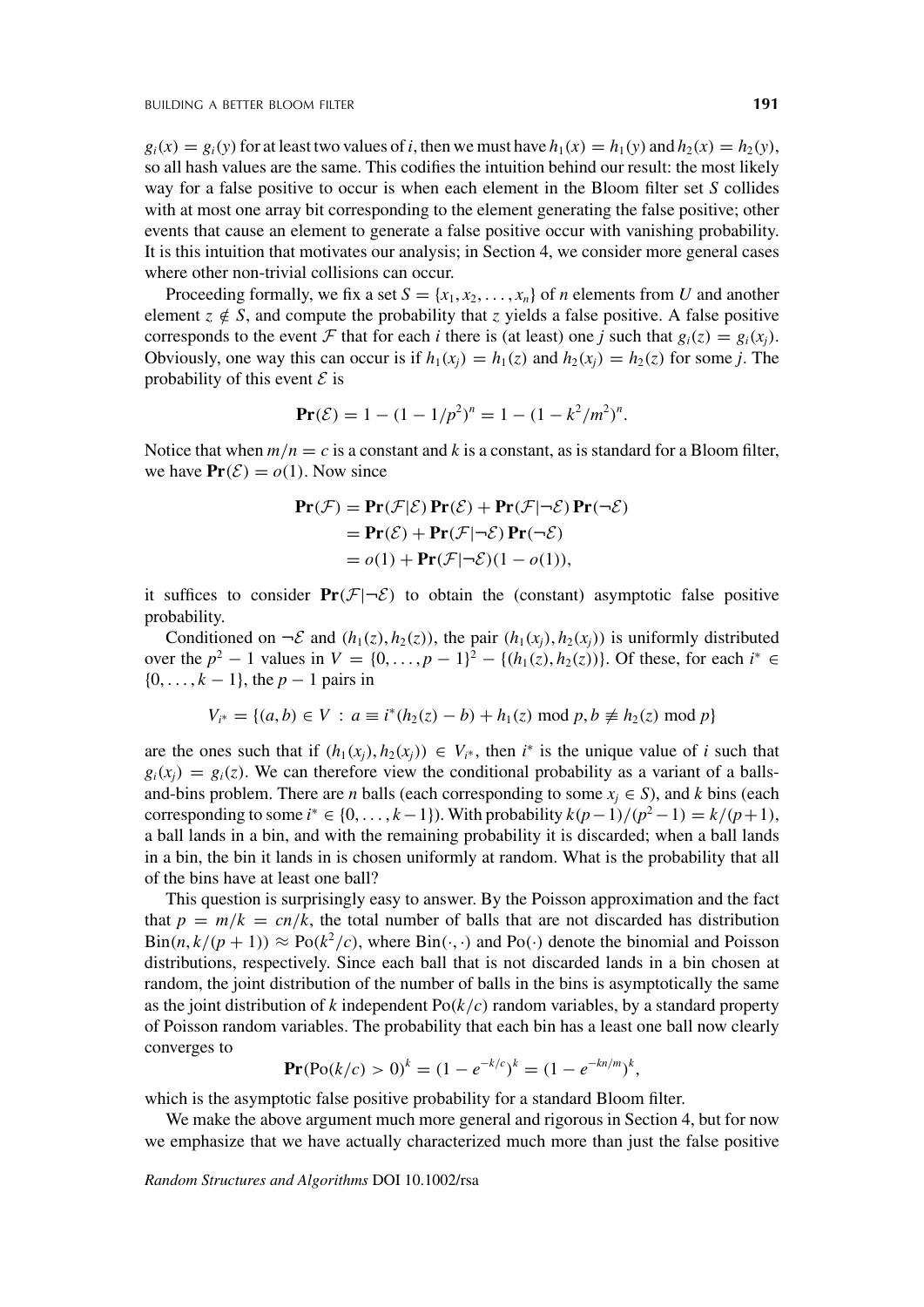probability of our Bloom filter variant. In fact, we have characterized the asymptotic joint distribution of the number of items in *S* hashing to the locations used by some  $z \notin S$  as being independent  $Po(k/c)$  random variables. Furthermore, from a technical perspective, this approach appears fairly robust. In particular, the above analysis uses only the facts that the probability that some  $x \in S$  shares more than one of *z*'s hash locations is  $o(1)$ , and that if some  $x \in S$  shares exactly one of z's hash locations, then that hash location is nearly uniformly distributed over *z*'s hash locations. These observations suggest that the techniques used in this section can be generalized to handle a much wider class of Bloom filter variants, and form the intuitive basis for the arguments in Section 4.

Now, as in Section 2, we must argue that the asymptotic false positive probability also acts like a *false positive rate*. Similar to the case for the standard Bloom filter, this fact boils down to a concentration argument. Once the set *S* is hashed, there is a set

 $B = \{(b_1, b_2) : h_1(z) = b_1 \text{ and } h_2(z) = b_2 \text{ implies } z \text{ gives a false positive}\}.$ 

Conditioned on |*B*|, the probability of a false positive for any element in  $U - S$  is  $|B|/p^2$ , and these events are independent. If we show that  $|B|$  is concentrated around its expectation, it follows easily that the fraction of false positives in a set of distinct elements not in *S* is concentrated around the false positive probability.

A simple Doob martingale argument suffices (e.g. [21, Section 12.5]). Each hashed element of *S* can change the number of pairs in *B* by at most *kp* in either direction. This observation follows immediately from the fact that given any element *x*, its hash values  $h_1(x)$ and  $h_2(x)$ , and some  $i \in \{0, \ldots, k-1\}$ , there are exactly *p* solutions  $(b_1, b_2) \in \{0, \ldots, p-1\}^2$ to the equation

$$
h_1(x) + ih_2(x) \equiv b_1 + ib_2 \pmod{p}.
$$

By [21, Section 12.5], we now have that for any  $\epsilon > 0$ ,

$$
\mathbf{Pr}(|B - \mathbf{E}[B]| \ge \epsilon p^2) \le 2 \exp[-2\epsilon^2 p^2/nk^2].
$$

It is now easy to derive the desired conclusion. We defer further details until Section 7, where we consider a similar but much more general argument.

As an aside, we remark that unlike the analysis of the standard Bloom filter in Section 2, here the fraction  $\rho$  of zeros in the Bloom filter array is not important for showing that the false positive probability acts like a false positive rate. However, it can be easily shown that  $\rho$  has essentially the same asymptotic expectation in this Bloom filter variation as for a standard Bloom filter, and that  $\rho$  is highly concentrated around its mean. (The same observations hold for the specific schemes in Section 5.)

## **4. A GENERAL FRAMEWORK**

In this section, we introduce a general framework for analyzing Bloom filter variants, such as the one examined in Section 3. We start with some new notation. For any integer  $\ell$ , we define the set  $[\ell] = \{0, 1, \ldots, \ell - 1\}$  (note that this definition is slightly nonstandard). We denote the support of a random variable *X* by Supp $(X)$ . For a multiset *M*, we use  $|M|$  to denote the number of distinct elements of  $M$ , and  $||M||$  to denote the number of elements of *M* with multiplicity. For two multisets *M* and *M'*, we define  $M \cap M'$  and  $M \cup M'$  to be, respectively, the intersection and union of *M'* as *multisets*. Furthermore, in an abuse of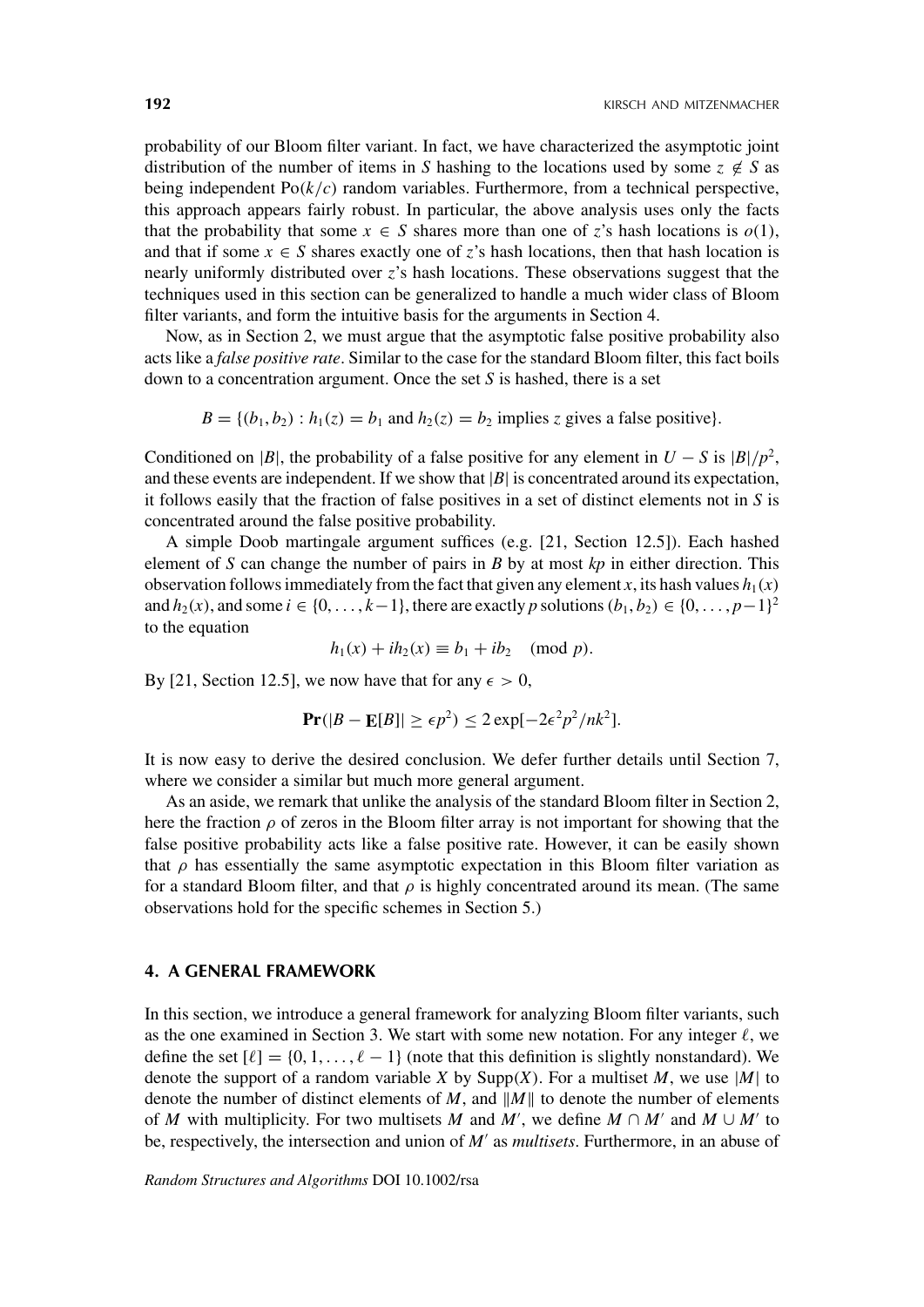standard notation, we define the statement  $i, i \in M$  as meaning that *i* is an element of *M* of multiplicity at least 2.

We are now ready to define the framework. As before, *U* denotes the universe of items and  $S \subseteq U$  denotes the set of *n* items for which the Bloom filter will answer membership queries. We define a *scheme* to be a method of assigning hash locations to every element of *U*. Formally, a scheme is specified by a joint distribution of discrete random variables  ${H(u) : u \in U}$  (implicitly parameterized by *n*), where for  $u \in U$ ,  $H(u)$  represents the multiset of hash-locations assigned to *u* by the scheme. We do not require a scheme to be defined for every value of *n*, but we do insist that it be defined for infinitely many values of *n*, so that we may take limits as  $n \to \infty$ . For example, for the class of schemes discussed in Section 3, we think of the constants *k* and *c* as being fixed to give a particular scheme that is defined for those values of *n* such that  $p \triangleq m/k$  is a prime, where  $m \triangleq cn$ . Since there are infinitely many primes, the asymptotic behavior of this scheme as  $n \to \infty$  is well-defined and is the same as in Section 3, where we let *m* be a free parameter and analyzed the behavior as  $n, m \to \infty$  subject to  $m/n$  and *k* being fixed constants, and  $m/k$  being prime.

Having defined the notion of a scheme, we may now formalize some important concepts with new notation (all of which is implicitly parameterized by *n*). We define *H* to be the set of all hash locations that can be assigned by the scheme (formally, *H* is the set of elements that appear in some multiset in the support of  $H(u)$ , for some  $u \in U$ ). For  $x \in S$  and *z* ∈ *U* − *S*, define  $C(x, z) = H(x) ∩ H(z)$  to be the multiset of hash collisions of *x* with *z*. We let  $\mathcal{F}(z)$  denote the *false positive event* for  $z \in U - S$ , which occurs when each of *z*'s hash locations is also a hash location for some  $x \in S$ .

In the schemes that we consider,  $\{H(u) : u \in U\}$  will always be independent and identically distributed. In this case,  $Pr(\mathcal{F}(z))$  is the same for all  $z \in U - S$ , as is the joint distribution of  $\{C(x, z) : x \in S\}$ . Thus, to simplify the notation, we may fix an arbitrary *z* ∈ *U*−*S* and simply use  $Pr(F)$  instead of  $Pr(F(z))$  to denote the false positive probability, and we may use  $\{C(x) : x \in S\}$  instead of  $\{C(x, z) : x \in S\}$  to denote the joint probability distribution of the multisets of hash collisions of elements of *S* with *z*.

The main technical result of this section is the following key theorem, which is a formalization and generalization of the analysis of the asymptotic false positive probability in Section 3.

**Theorem 4.1.** *Fix a scheme. Suppose that there are constants* λ *and k and functions*  $\gamma_1(n) = o(1/n)$  *and*  $\gamma_2(n) = o(1)$  *such that:* 

- 1.  ${H(u) : u \in U}$  *are independent and identically distributed.*
- 2. *For*  $u \in U$ ,  $||H(u)|| = k$ . 3. *For*  $x \in S$ ,  $Pr(\|C(x)\| = i) =$  $\sqrt{ }$ J  $\mathbf{I}$ 1 −  $\frac{\lambda}{n}$  + *O*(γ<sub>1</sub>(*n*)) *i* = 0<br> $\frac{\lambda}{n}$  + *O*(γ<sub>1</sub>(*n*)) *i* = 1 *O*( $γ_1(n)$ ) *i* > 1 . 4. *For*  $x \in S$ ,  $\max_{i \in H} |\Pr(i \in C(x)| || C(x) || = 1, i \in H(z)) - \frac{1}{k} = O(\gamma_2(n)).$

*Then*  $\lim_{n\to\infty}$   $\mathbf{Pr}(\mathcal{F}) = (1 - e^{-\lambda/k})^k$ .

*Remark 1.* It is not difficult to verify that the scheme analyzed in Section 3 satisfies the conditions of Theorem 4.1 with  $\lambda = k^2/c$ . However, more complicated schemes are not so amenable to a direct application of Theorem 4.1. Thus, after proving the theorem, we give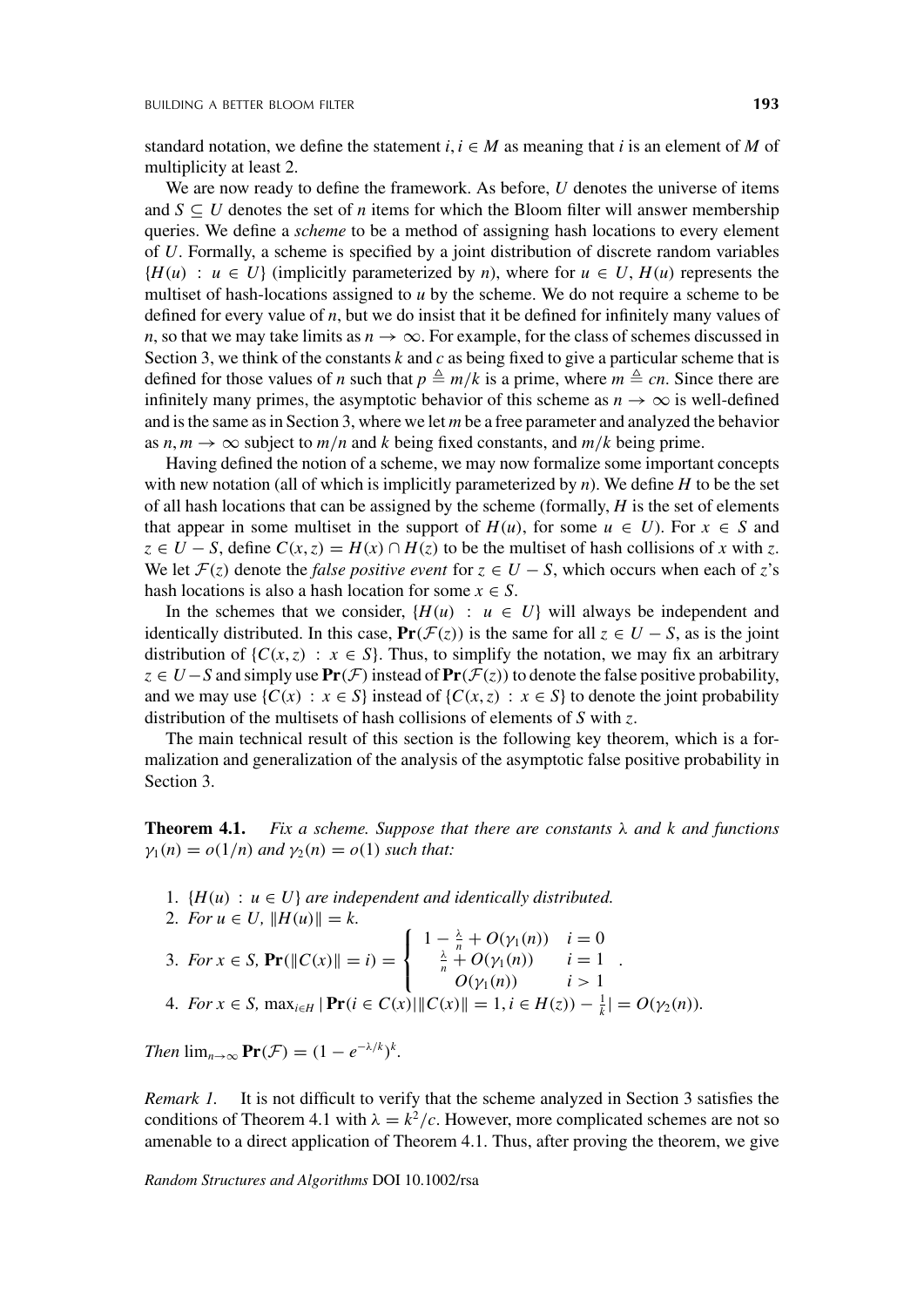a result that identifies another set of conditions that imply the hypotheses of Theorem 4.1 and are easier to verify.

*Proof.* For ease of exposition, we assign every element of  $H(z)$  a unique number in [k] (treating multiple instances of the same hash location as distinct elements). More formally, we define an arbitrary bijection  $f_M$  from  $M$  to  $[k]$  for every multi-set  $M \subseteq H$  with  $||M|| = k$ (where  $f_M$  treats multiple instances of the same hash location in *M* as distinct elements), and label the elements of  $H(z)$  according to  $f_{H(z)}$ . This convention allows us to identify the elements of  $H(z)$  by numbers  $i \in [k]$ , rather than hash locations  $i \in H$ .

For  $i \in [k]$  and  $x \in S$ , define  $X_i(x) = 1$  if  $i \in C(x)$  and 0 otherwise, and define  $X_i = \sum_{x \in S} X_i(x)$ . Note that  $i \in C(x)$  is an abuse of notation; what we really mean is *f*<sub>*H*(*z*)</sub>(*i*) ∈  $\widetilde{C}(x)$ , although we will continue using the former since it is much less cumbersome.

We show that  $X^n \triangleq (X_0, \ldots, X_{k-1})$  converges in distribution to a vector  $P \triangleq$  $(P_0, \ldots, P_{k-1})$  of *k* independent Poisson random variables with parameter  $\lambda/k$ , as  $n \to \infty$ . To do this, we make use of moment generating functions. For a random variable *R*, the moment generating function of *R* is defined by  $M_R(t) \triangleq \mathbb{E}[\exp(tR)]$ . We show that for any  $t_0, \ldots, t_k,$ 

$$
\lim_{n\to\infty} M_{\sum_{i=0}^{k-1} t_i X_i}(t_k) = M_{\sum_{i=0}^{k-1} t_i P_i}(t_k),
$$

which is sufficient by [1, Theorem 29.4 and p. 390], since

$$
M_{\sum_{i=0}^{k-1} t_i P_i}(t_k) = \mathbf{E} \left[ e^{t_k \sum_{i \in [k]} t_i P_i} \right]
$$
  
\n
$$
= \prod_{i \in [k]} \mathbf{E} \left[ e^{t_k t_i \text{Po}(\lambda/k)} \right]
$$
  
\n
$$
= \prod_{i \in [k]} \sum_{j=0}^{\infty} e^{-\lambda/k} \frac{\lambda^j}{kj!} e^{t_k t_j i}
$$
  
\n
$$
= \prod_{i \in [k]} e^{\frac{\lambda}{k} (e^{t_k t_i} - 1)}
$$
  
\n
$$
= e^{\frac{\lambda}{k} \left( \sum_{i \in [k]} e^{t_k t_i} - 1 \right)} < \infty,
$$

where the first step is just the definition of the moment generating function, the second step follows from independence of the  $t_iP_i(\lambda_k)$ 's, the third step is just the definition of the Poisson distribution, the fourth step follows from the Taylor series for  $e^x$ , and the fifth step is obvious.

Proceeding, we write

$$
M_{\sum_{i\in[k]}t_iX_i}(t_k)
$$
  
=  $M_{\sum_{i\in[k]}t_i\sum_{x\in S}X_i(x)}(t_k)$   
=  $M_{\sum_{x\in S}\sum_{i\in[k]}t_iX_i(x)}(t_k)$   
=  $(M_{\sum_{i\in[k]}t_iX_i(x)}(t_k))^n$   
=  $\left(\mathbf{Pr}(\|C(x)\| = 0)$   
+  $\sum_{j=1}^k \mathbf{Pr}(\|C(x)\| = j) \sum_{T\subseteq[k]:|T|=j} \mathbf{Pr}(C(x) = f_{H(z)}^{-1}(T)\|C(x)\| = j)e^{t_k\sum_{i\in T}t_i}\right)^n$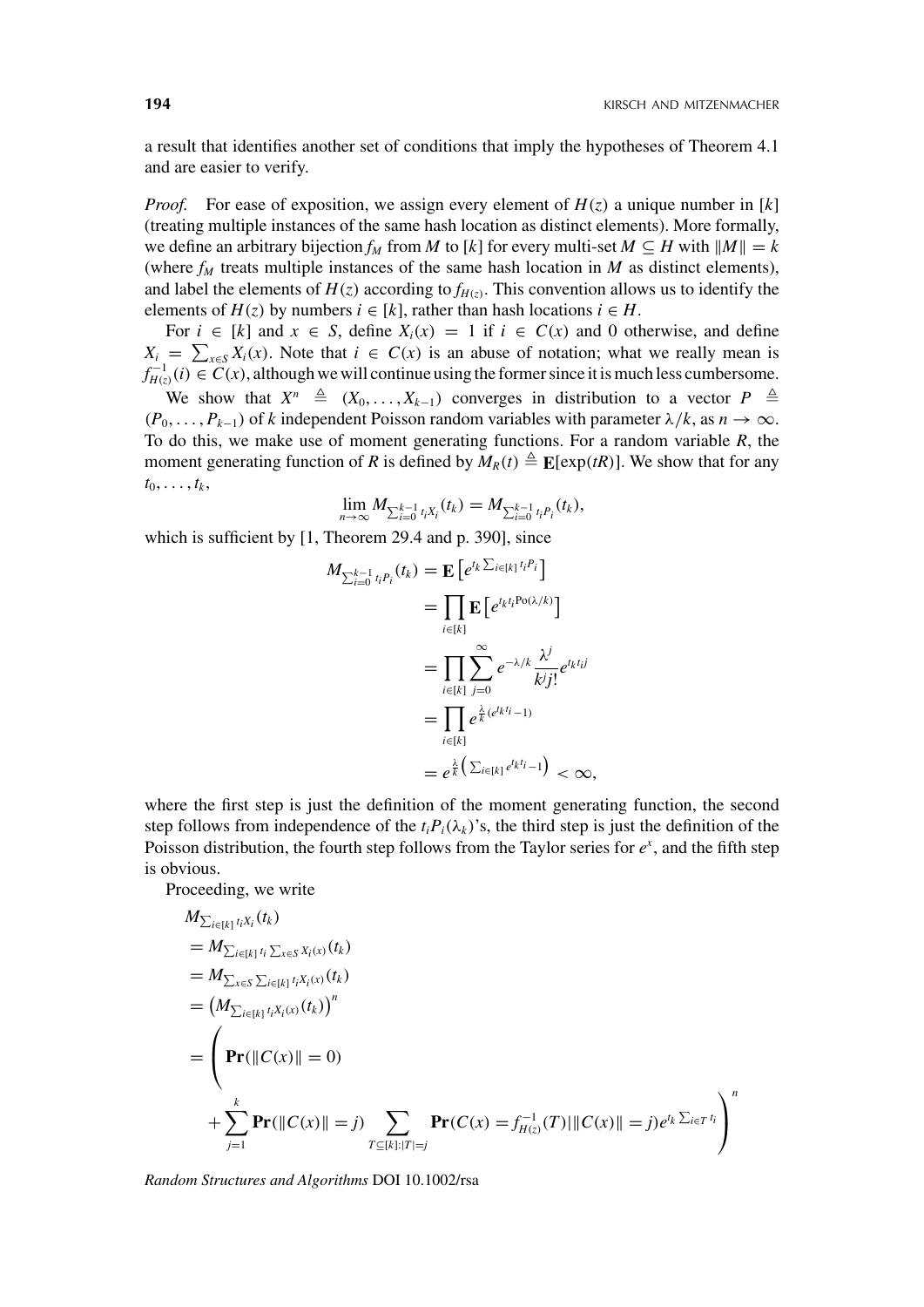$$
= \left(1 - \frac{\lambda}{n} + \frac{\lambda}{n} \sum_{i \in [k]} \mathbf{Pr}(i \in C(x) | \|C(x)\| = 1)e^{t_k t_i} + o(1/n)\right)^n
$$
  
\n
$$
= \left(1 - \frac{\lambda}{n} + \frac{\lambda}{n} \sum_{i \in [k]} \left(\frac{1}{k} + o(1)\right) e^{t_k t_i} + o(1/n)\right)^n
$$
  
\n
$$
= \left(1 - \frac{\lambda}{n} + \frac{\lambda \sum_{i \in [k]} e^{t_k t_i}}{kn} + o(1/n)\right)^n
$$
  
\n
$$
\rightarrow e^{-\lambda + \frac{\lambda}{k} \sum_{i \in [k]} e^{t_k t_i}} \text{ as } n \rightarrow \infty
$$
  
\n
$$
= e^{\frac{\lambda}{k} \left(\sum_{i \in [k]} (e^{t_k t_i} - 1)\right)}
$$
  
\n
$$
= M_{\sum_{i \in [k]} t_i \text{Po}_i(\lambda_k)}(t_k).
$$

The first two steps are obvious. The third step follows from the fact that the  $H(x)$ 's are independent and identically distributed (for  $x \in S$ ) conditioned on  $H(z)$ , so the  $\sum_{i \in [k]} t_i X_i(x)$ 's are too, since each is a function of the corresponding  $H(x)$ . The fourth step follows from the definition of the moment generating function. The fifth and sixth steps follow from the assumptions on the distribution of  $C(x)$  (in the sixth step, the conditioning on  $i \in H(z)$  is implicit in our convention that associates integers in  $[k]$  with the elements of  $H(z)$ ). The seventh, eighth, and ninth steps are obvious, and the 10th step follows from a previous computation.

Now fix some bijection  $g: \mathbb{Z}_{\geq 0}^k \to \mathbb{Z}_{\geq 0}$ , and define  $h: \mathbb{Z}_{\geq 0} \to \{0, 1\}$ :  $h(x) = 1$ if and only if every coordinate of  $g^{-1}(x)$  is greater than 0. Since  $\{X^n\}$  converges to *P* in distribution,  $\{g(X^n)\}\)$  converges to  $g(P)$  in distribution, because g is a bijection and  $X^n$  and *P* have discrete distributions. Skorohod's Representation Theorem [1, Theorem 25.6] now implies that there is some probability space where one may define random variables  ${Y_n}$ and *P'*, where  $Y_n \sim g(X^n)$  and  $P' \sim g(P)$ , and  $\{Y_n\}$  converges to *P'* almost surely. Of course, since the  $Y_n$ 's only take integer values, whenever  $\{Y_n\}$  converges to  $P'$ , there must be some *n*<sub>0</sub> such that  $Y_{n_0} = Y_{n_1} = P'$  for any  $n_1 > n_0$ , and so  $\{h(Y_n)\}\$ trivially converges to  $h(P')$ . Therefore,  $\{h(Y_n)\}$  converges to  $h(P')$  almost surely, so

$$
\begin{aligned} \mathbf{Pr}(\mathcal{F}) &= \mathbf{Pr}(\forall i \in [k], X_i > 0) \\ &= \mathbf{E}[h(g(X^n))] \\ &= \mathbf{E}[h(Y_n)] \\ &\to \mathbf{E}[h(P')] \quad \text{as } n \to \infty \\ &= \mathbf{Pr}(\text{Po}(\lambda/k) > 0)^k \\ &= (1 - e^{-\lambda/k})^k, \end{aligned}
$$

where the fourth step is the only nontrivial one, and it follows from [1, Theorem 5.4].

It turns out that the conditions of Theorem 4.1 can be verified very easily in many cases.

**Lemma 4.1.** *Fix a scheme. Suppose that there are constants* λ *and k and a function*  $\gamma(n) = o(1/n)$  *such that:* 

- 1.  ${H(u) : u \in U}$  *are independent and identically distributed.*
- 2. *For*  $u \in U$ ,  $||H(u)|| = k$ .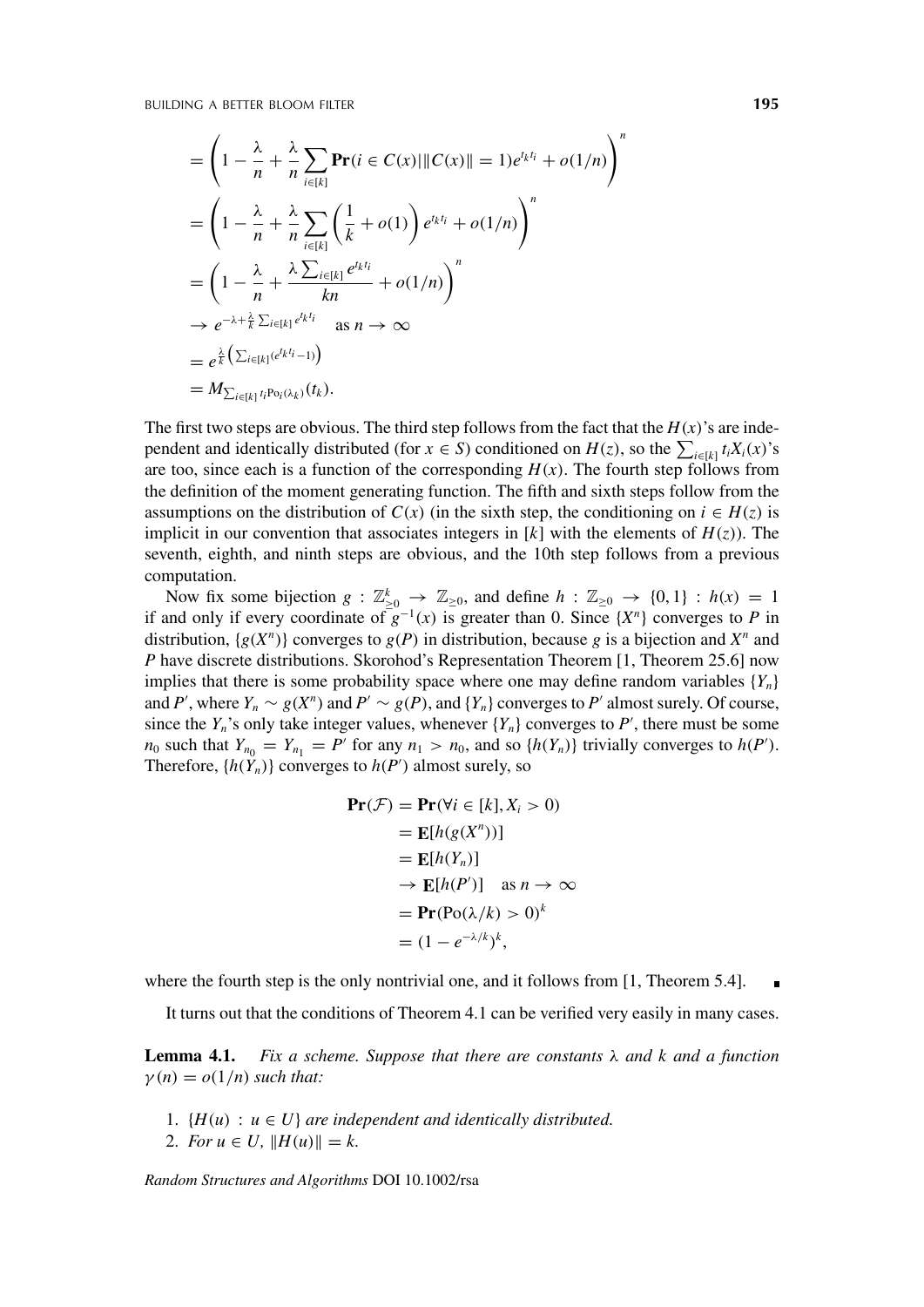- 3. *For*  $u \in U$ ,  $\max_{i \in H} |\Pr(i \in H(u)) \frac{\lambda}{kn}| = O(\gamma(n)).$
- 4. *For*  $u \in U$ ,  $\max_{i_1, i_2 \in H} \mathbf{Pr}(i_1, i_2 \in H(u)) = O(\gamma(n)).$
- 5. *The set of all possible hash locations H satisfies*  $|H| = O(n)$ *.*

*Then the conditions of Theorem 4.1 hold with*  $\gamma_1(n) = \gamma(n)$  *and*  $\gamma_2(n) = n\gamma(n)$  *(and the same values for* λ *and k*)*.*

*Remark 2.* Recall that, under our notation, the statement  $i, i \in H(u)$  is true if and only if *i* is an element of  $H(u)$  of multiplicity at least 2.

*Proof.* The proof is essentially just a number of applications of the first two Boole-Bonferroni inequalities (e.g. [22, Proposition C.2]). We adopt the convention introduced in the proof of Theorem 4.1 where the elements of  $H(z)$  are identified by the integers in [k]. For *i* ∈ [*k*], we continue to abuse notation and write *i* ∈ *H*(*x*) as shorthand for  $f_{H(z)}^{-1}(i) \text{ ∈ } H(x)$ where doing so does not cause confusion.

The first two conditions of Theorem 4.1 are trivially satisfied. For the third condition, observe that for any  $j \in \{2, ..., k\}$  and  $x \in S$ ,

$$
\begin{aligned}\n\mathbf{Pr}(\|C(x)\| = j) &\leq \mathbf{Pr}(\|C(x)\| > 1) \\
&= \mathbf{Pr}(\exists i_1 < i_2 \in [k] : f_{H(z)}^{-1}(i_1), f_{H(z)}^{-1}(i_2) \in H(x) \\
&\text{or } \exists i \in H : i \in H(x), i, i \in H(z)\n\end{aligned}
$$
\n
$$
\leq \mathbf{Pr}(\exists i_1 < i_2 \in [k] : f_{H(z)}^{-1}(i_1), f_{H(z)}^{-1}(i_2) \in H(x)) \\
&\quad + \mathbf{Pr}(\exists i \in H : i \in H(x), i, i \in H(z)) \\
&= \mathbf{Pr}(\exists i_1 < i_2 \in [k] : i_1, i_2 \in H(x)) + \mathbf{Pr}(\exists i \in H : i \in H(x), i, i \in H(z)) \\
\leq \sum_{i_1 < i_2 \in [k]} \mathbf{Pr}(i_1, i_2 \in H(x)) + \sum_{i \in H} \mathbf{Pr}(i \in H(x)) \mathbf{Pr}(i, i \in H(z)) \\
\leq \binom{k}{2} O(\gamma(n)) + |H| \left(\frac{\lambda}{kn} + O(\gamma(n))\right) O(\gamma(n)) \\
&= O(\gamma(n)) + O(n) O(\gamma(n)/n)
$$

and

$$
\begin{aligned} \mathbf{Pr}(\|C(x)\| = 1) &\leq \mathbf{Pr}(|C(x)| \geq 1) \leq \sum_{i \in [k]} \mathbf{Pr}(i \in H(x)) \leq k \left(\frac{\lambda}{kn} + O(\gamma(n))\right) \\ &= \frac{\lambda}{n} + O(\gamma(n)), \end{aligned}
$$

and

$$
\begin{aligned} &\mathbf{Pr}(\|C(x)\| \ge 1) \\ &= \mathbf{Pr}\left(\bigcup_{i \in [k]} i \in H(x)\right) \\ &\ge \sum_{i \in [k]} \mathbf{Pr}(i \in H(x)) - \sum_{i_1 < i_2 \in [k]} \mathbf{Pr}(i_1 \in H(x), i_2 \in H(x)) \end{aligned}
$$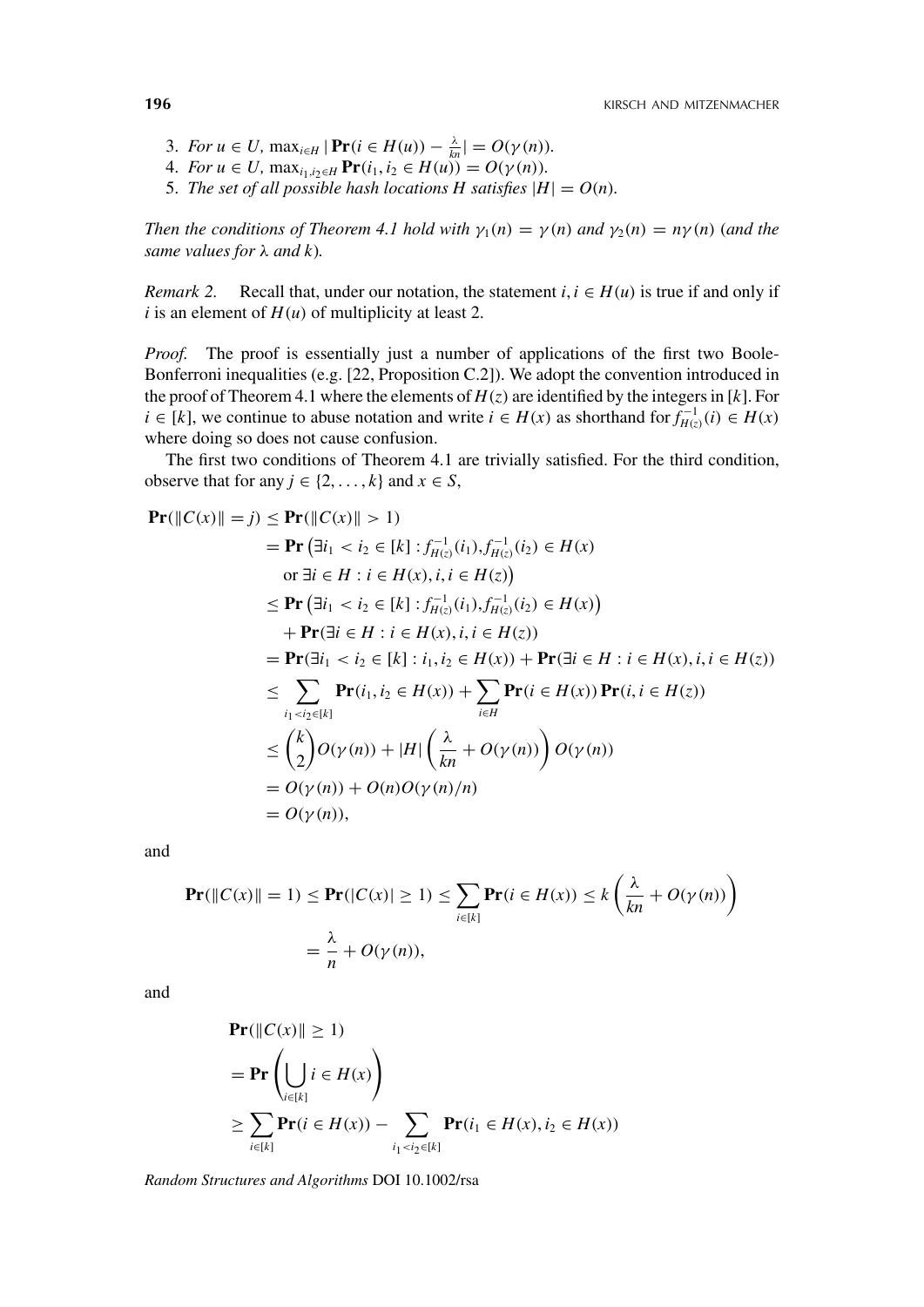BUILDING A BETTER BLOOM FILTER **197**

$$
\geq \sum_{i \in [k]} \mathbf{Pr}(i \in H(x))
$$
  
- 
$$
\left( \sum_{i_1 < i_2 \in [k]} \mathbf{Pr}(i_1, i_2 \in H(x)) + \sum_{i \in H} \mathbf{Pr}(i \in H(x)) \mathbf{Pr}(i, i \in H(z)) \right)
$$
  

$$
\geq k \left( \frac{\lambda}{kn} + O(\gamma(n)) \right) - O(\gamma(n))
$$
  
= 
$$
\frac{\lambda}{n} + O(\gamma(n)),
$$

so

$$
\begin{aligned} \mathbf{Pr}(\|C(x)\| = 1) &= \mathbf{Pr}(\|C(x)\| \ge 1) - \mathbf{Pr}(\|C(x)\| > 1) \\ &\ge \frac{\lambda}{n} + O(\gamma(n)) - O(\gamma(n)) \\ &= \frac{\lambda}{n} + O(\gamma(n)). \end{aligned}
$$

Therefore,

$$
\mathbf{Pr}(\|C(x)\| = 1) = \frac{\lambda}{n} + O(\gamma(n)),
$$

and

$$
\Pr(\|C(x)\| = 0) = 1 - \sum_{j=1}^{k} \Pr(\|C(x)\| = j) = 1 - \frac{\lambda}{n} + O(\gamma(n)).
$$

We have now shown that the third condition of Theorem 4.1 is satisfied.

For the fourth condition, we observe that for any  $i \in [k]$  and  $x \in S$ ,

$$
\mathbf{Pr}(i \in C(x), \|C(x)\| = 1) \leq \mathbf{Pr}(i \in H(x)) = \frac{\lambda}{kn} + O(\gamma(n)),
$$

and

$$
\begin{aligned} \mathbf{Pr}(i \in C(x), \|C(x)\| = 1) &= \mathbf{Pr}(i \in H(x)) - \mathbf{Pr}(i \in H(x), \|C(x)\| > 1) \\ &\ge \mathbf{Pr}(i \in H(x)) - \mathbf{Pr}(\|C(x)\| > 1) \\ &= \frac{\lambda}{kn} + O(\gamma(n)) - O(\gamma(n)), \end{aligned}
$$

so

$$
\Pr(i \in C(x), \|C(x)\| = 1) = \frac{\lambda}{kn} + O(\gamma(n)),
$$

implying that

$$
\mathbf{Pr}(i \in C(x) | \|C(x)\| = 1) = \frac{\mathbf{Pr}(i \in C(x), \|C(x)\| = 1)}{\mathbf{Pr}(\|C(x)\| = 1)} = \frac{\frac{\lambda}{kn} + O(\gamma(n))}{\frac{\lambda}{n} + O(\gamma(n))} = \frac{1}{k} + O(n\gamma(n)),
$$

completing the proof (the conditioning on  $i \in H(z)$  is once again implied by the convention that associates elements of  $[k]$  with the hash locations in  $H(z)$ ).  $\blacksquare$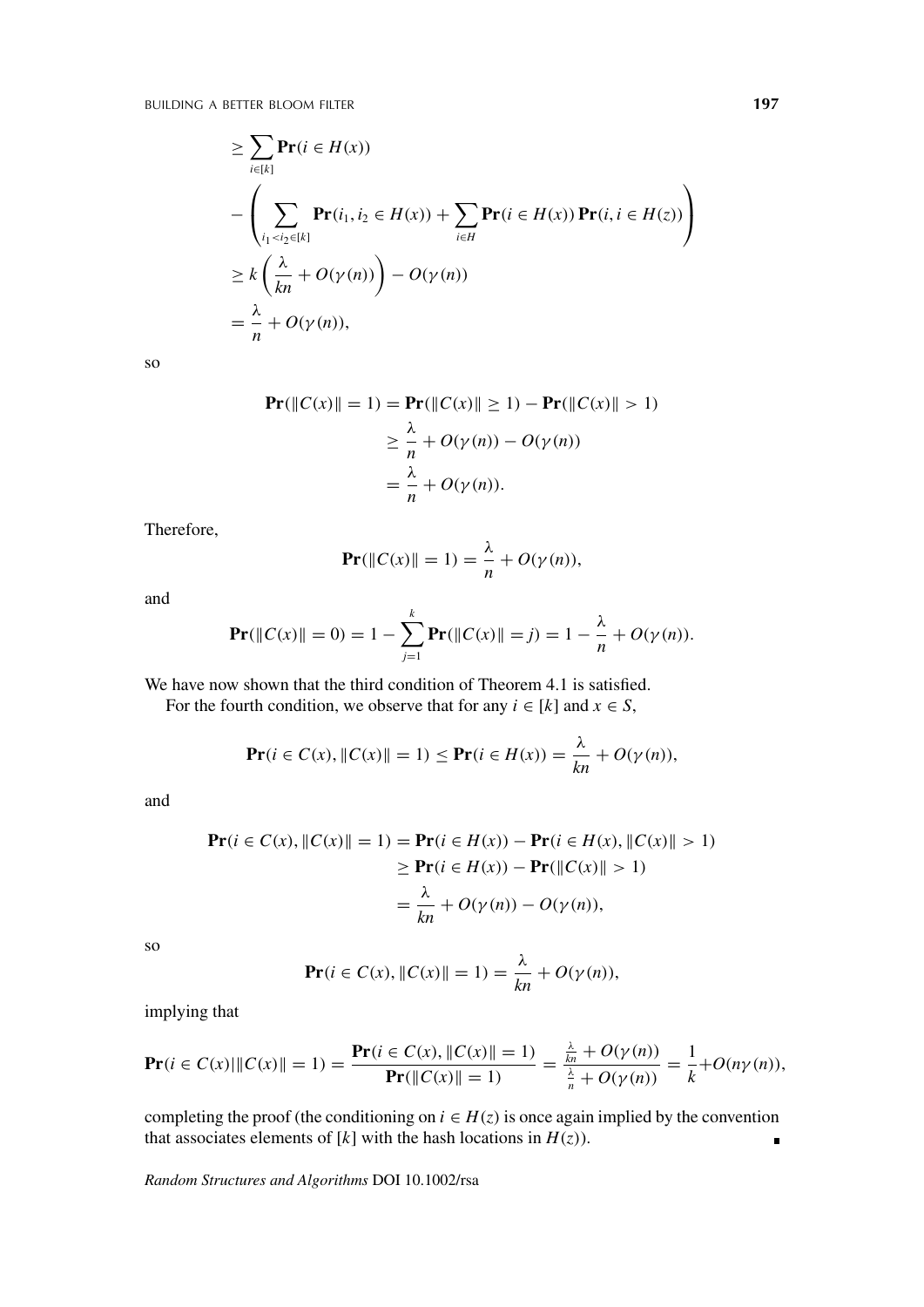## **5. SOME SPECIFIC SCHEMES**

We are now ready to analyze some specific schemes. In particular, we examine a natural generalization of the scheme described in Section 3, as well as the double hashing and enhanced double hashing schemes introduced in [8, 9]. In both of these cases, we consider a Bloom filter consisting of an array of  $m = cn$  bits and k hash functions, where  $c > 0$ and  $k \geq 1$  are fixed constants. The nature of the hash functions depends on the particular scheme under consideration.

# **5.1. Partition Schemes**

First, we consider the class of *partition schemes*, where the Bloom filter is defined by an array of *m* bits that is partitioned into *k* disjoint arrays of  $m' = m/k$  bits (we require that *m* be divisible by  $k$ ), and an item  $u \in U$  is hashed to location

$$
h_1(u) + ih_2(u) \bmod m'
$$

of array *i*, for  $i \in [k]$ , where  $h_1$  and  $h_2$  are independent fully random hash functions with codomain [*m* ]. Note that the scheme analyzed in Section 3 is a partition scheme where *m* is prime (and so is denoted by *p* in Section 3).

Unless otherwise stated, henceforth we do all arithmetic involving  $h_1$  and  $h_2$  modulo  $m'$ . We prove the following theorem concerning partition schemes.

**Theorem 5.1.** *For a partition scheme,*  $\lim_{n\to\infty} \mathbf{Pr}(\mathcal{F}) = (1 - e^{-k/c})^k$ *.* 

*Proof.* We show that the *H*(*u*)'s satisfy the conditions of Lemma 4.1 with  $\lambda = k^2/c$  and  $\gamma(n) = 1/n^2$ . For  $i \in [k]$  and  $u \in U$ , define  $g_i(u) = (i, h_1(u) + ih_2(u))$  and  $H(u) = (g_i(u))$ :  $i \in [k]$ ). That is,  $g_i(u)$  is *u*'s *i*th hash location, and  $H(u)$  is the multiset of *u*'s hash locations. This notation is obviously consistent with the definitions required by Lemma 4.1.

Since  $h_1$  and  $h_2$  are independent and fully random, the first two conditions are trivial. The last condition is also trivial, since there are  $m = cn$  possible hash locations. For the remaining two conditions, fix  $u \in U$ . Observe that for  $(i, r) \in [k] \times [m']$ ,

$$
\mathbf{Pr}((i,r) \in H(u)) = \mathbf{Pr}(h_1(u) = r - ih_2(u)) = 1/m' = (k^2/c)/kn,
$$

and that for distinct  $(i_1, r_1), (i_2, r_2) \in [k] \times [m']$ , we have

$$
\begin{split} \mathbf{Pr}((i_1, r_1), (i_2, r_2) \in H(u)) \\ &= \mathbf{Pr}(i_1 \in H(u)) \mathbf{Pr}(i_2 \in H(u)|i_1 \in H(u)) \\ &= \frac{1}{m'} \mathbf{Pr}(h_1(u) = r_2 - i_2 h_2(u)|h_1(u) = r_1 - i_1 h_2(u)) \\ &= \frac{1}{m'} \mathbf{Pr}((i_1 - i_2)h_2(u) = r_1 - r_2) \\ &\le \frac{1}{m'} \cdot \frac{\gcd(|i_2 - i_1|, m')}{m'} \le \frac{k}{(m')^2} = O(1/n^2), \end{split}
$$

where the fourth step is the only nontrivial step, and it follows from the standard fact that for any  $r, s \in [m]$ , there are at most  $gcd(r, m)$  values  $t \in [m]$  such that  $rt \equiv s \mod m$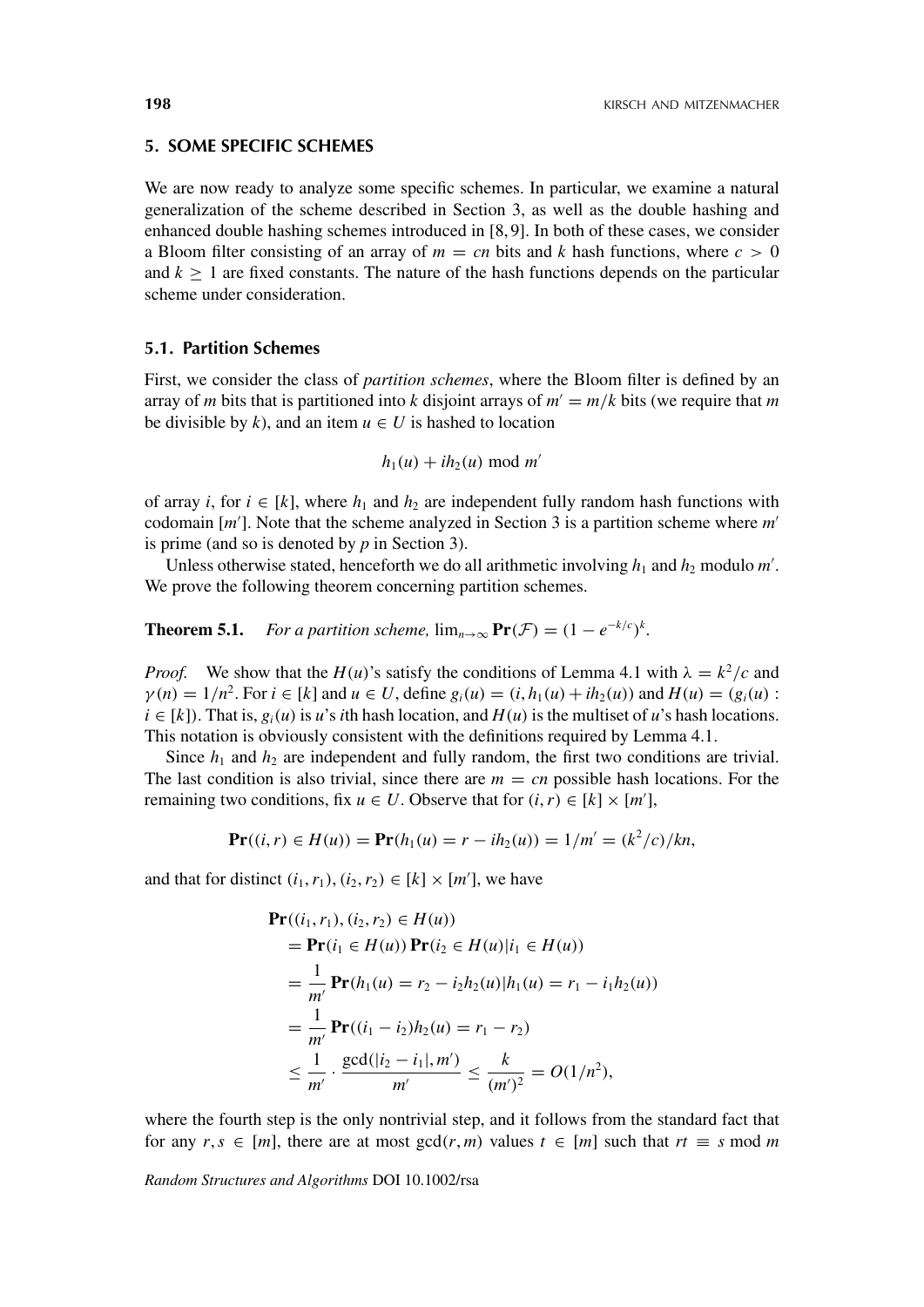(see, for example, [15, Proposition 3.3.1]). Finally, since it is clear that from the definition of the scheme that  $|H(u)| = k$  for all  $u \in U$ , we have that for any  $(i, r) \in [k] \times [m']$ , **Pr**((*i*, *r*), (*i*, *r*) ∈ *H*(*u*)) = 0.

#### **5.2. (Enhanced) Double Hashing Schemes**

Next, we consider the class of double hashing and enhanced double hashing schemes, which are analyzed empirically in [8,9]. In these schemes, an item  $u \in U$  is hashed to location

$$
h_1(u) + ih_2(u) + f(i) \bmod m
$$

of the array of *m* bits, for  $i \in [k]$ , where  $h_1$  and  $h_2$  are independent fully random hash functions with codomain  $[m]$ , and  $f : [k] \rightarrow [m]$  is an arbitrary function. When  $f(i) \equiv 0$ , the scheme is called a *double hashing scheme*. Otherwise, it is called an *enhanced double hashing scheme (with f)*. We show that the asymptotic false positive probability for an (enhanced) double hashing scheme is the same as for a standard Bloom filter.

**Theorem 5.2.** *For any (enhanced) double hashing scheme,*

$$
\lim_{n\to\infty}\mathbf{Pr}(\mathcal{F})=(1-e^{-k/c})^k.
$$

*Remark 3.* The result holds for any choice of *f*. In fact, *f* can even be drawn from an arbitrary probability distribution over  $[m]^{[k]}$ , as long as it is drawn independently of the two random hash functions  $h_1$  and  $h_2$ .

*Proof.* We proceed by showing that this scheme satisfies the conditions of Lemma 4.1 with  $\lambda = k^2/c$  and  $\gamma(n) = 1/n^2$ . Since  $h_1$  and  $h_2$  are independent and fully random, the first two conditions trivially hold. The last condition is also trivial, since there are  $m = cn$ possible hash locations.

Showing that the third and fourth conditions hold requires more effort. First, we need some notation. For  $u \in U$ ,  $i \in [k]$ , define

$$
g_i(u) = h_1(u) + ih_2(u) + f(i)
$$
  

$$
H(u) = (g_i(u) : i \in [k]).
$$

That is,  $g_i(u)$  is *u*'s *i*th hash location, and  $H(u)$  is the multi-set of *u*'s hash locations. This notation is obviously consistent with the definitions required by Lemma 4.1. Fix  $u \in U$ . For  $r \in [m]$ ,

$$
\mathbf{Pr}(\exists j \in [k] : g_j(u) = r) \le \sum_{j \in [k]} \mathbf{Pr}(h_1(u) = r - jh_2(u) - f(j)) = \frac{k}{m}.
$$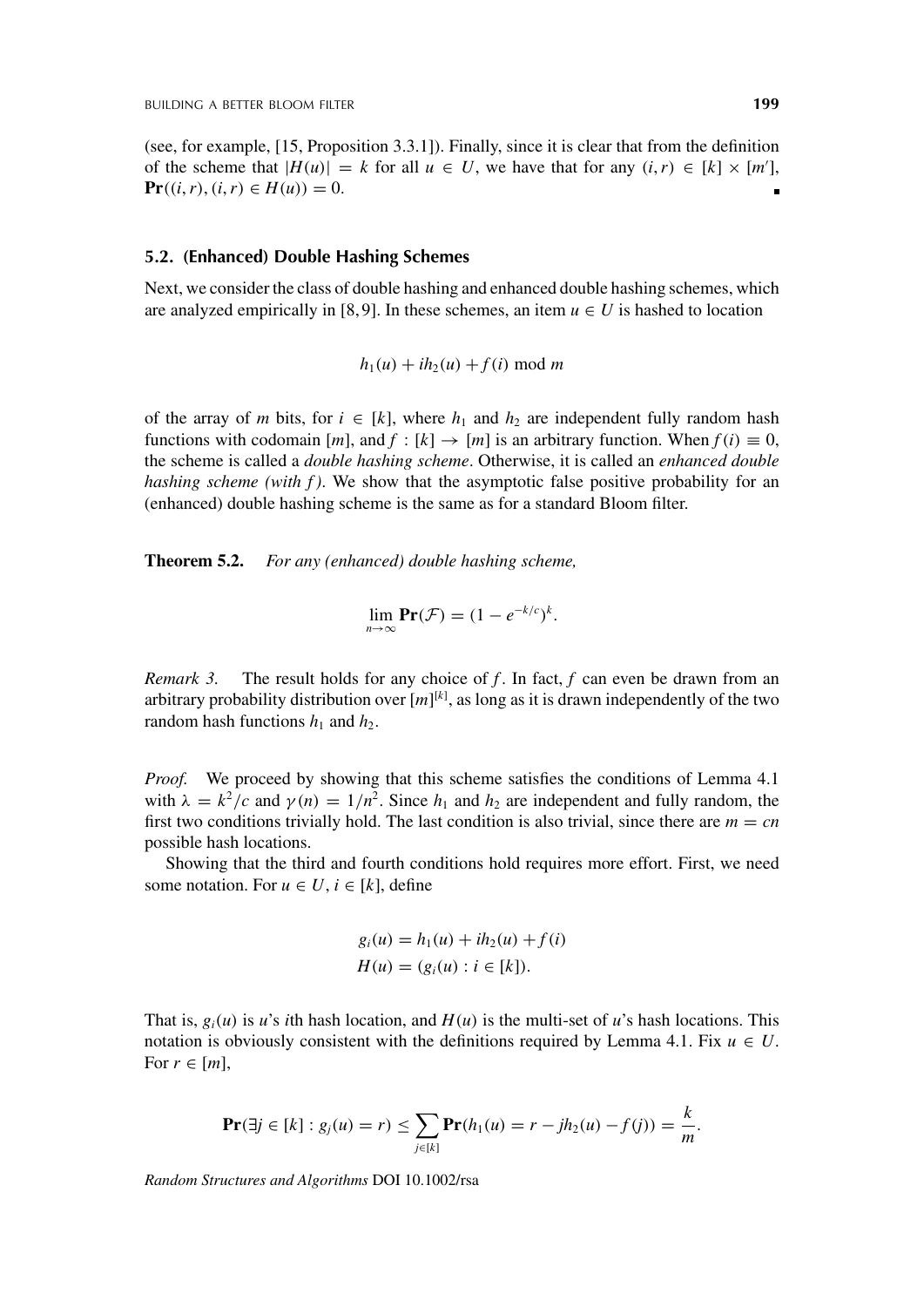×

Furthermore, for any  $j_1, j_2 \in [k]$  and  $r_1, r_2 \in [m]$ 

$$
\begin{aligned} \mathbf{Pr}(g_{j_1}(u) = r_1, g_{j_2}(u) = r_2) &= \mathbf{Pr}(g_{j_1}(u) = r_1) \mathbf{Pr}(g_{j_2}(u) = r_2 | g_{j_1}(u) = r_1) \\ &= \frac{1}{m} \mathbf{Pr}(g_{j_2}(u) = r_2 | g_{j_1}(u) = r_1) \\ &= \frac{1}{m} \mathbf{Pr}((j_1 - j_2)h_2(u) = r_1 - r_2 + f(j_2) - f(j_1)) \\ &\le \frac{1}{m} \cdot \frac{\gcd(|j_1 - j_2|, m)}{m} \\ &\le \frac{1}{m} \cdot \frac{k}{m} \\ &= \frac{k}{m^2} \\ &= O(1/n^2), \end{aligned}
$$

where the fourth step is the only nontrivial step, and it follows from the standard fact that for any  $r, s \in [m]$ , there are at most  $gcd(r, m)$  values  $t \in [m]$  such that  $rt \equiv s \mod m$  (see, for example, [15, Proposition 3.3.1]). Therefore, for  $r \in [m]$ ,

$$
\begin{aligned} \mathbf{Pr}(\exists j \in [k] : g_j(u) = r) &\geq \sum_{j \in [k]} \mathbf{Pr}(g_j(u) = r) - \sum_{j_1 < j_2 \in [k]} \mathbf{Pr}(g_{j_1}(u) = r, g_{j_2}(u) = r) \\ &\geq \frac{k}{m} - k^2 O(1/n^2) \\ &= \frac{k^2/c}{n} + O(1/n^2), \end{aligned}
$$

implying that

$$
\mathbf{Pr}(r \in H(u)) = \mathbf{Pr}(\exists j \in [k] : g_j(u) = r) = \frac{k^2/c}{n} + O(1/n^2),
$$

so the third condition of Lemma 4.1 holds. For the fourth condition, fix any  $r_1, r_2 \in [m]$ . Then

$$
\mathbf{Pr}(r_1, r_2 \in H(u)) \le \sum_{j_1, j_2 \in [k]} \mathbf{Pr}(g_{j_1}(u) = r_1, g_{j_2}(u) = r_2) \le k^2 O(1/n^2) = O(1/n^2),
$$

completing the proof.

# **6. RATE OF CONVERGENCE**

In the previous sections, we identified a broad class of nonstandard Bloom filter hashing schemes that have the same asymptotic false positive probability as a standard Bloom filter. For many applications, we would also like to know that these asymptotics kick in fairly quickly, for reasonable values of *n*. With these applications in mind, we provide an analysis of the rate of convergence in Theorem 4.1, and then apply that analysis to the specific hashing schemes discussed in Section 5. Our results indicate that those hashing schemes yield performance almost identical to that of a standard Bloom filter for a wide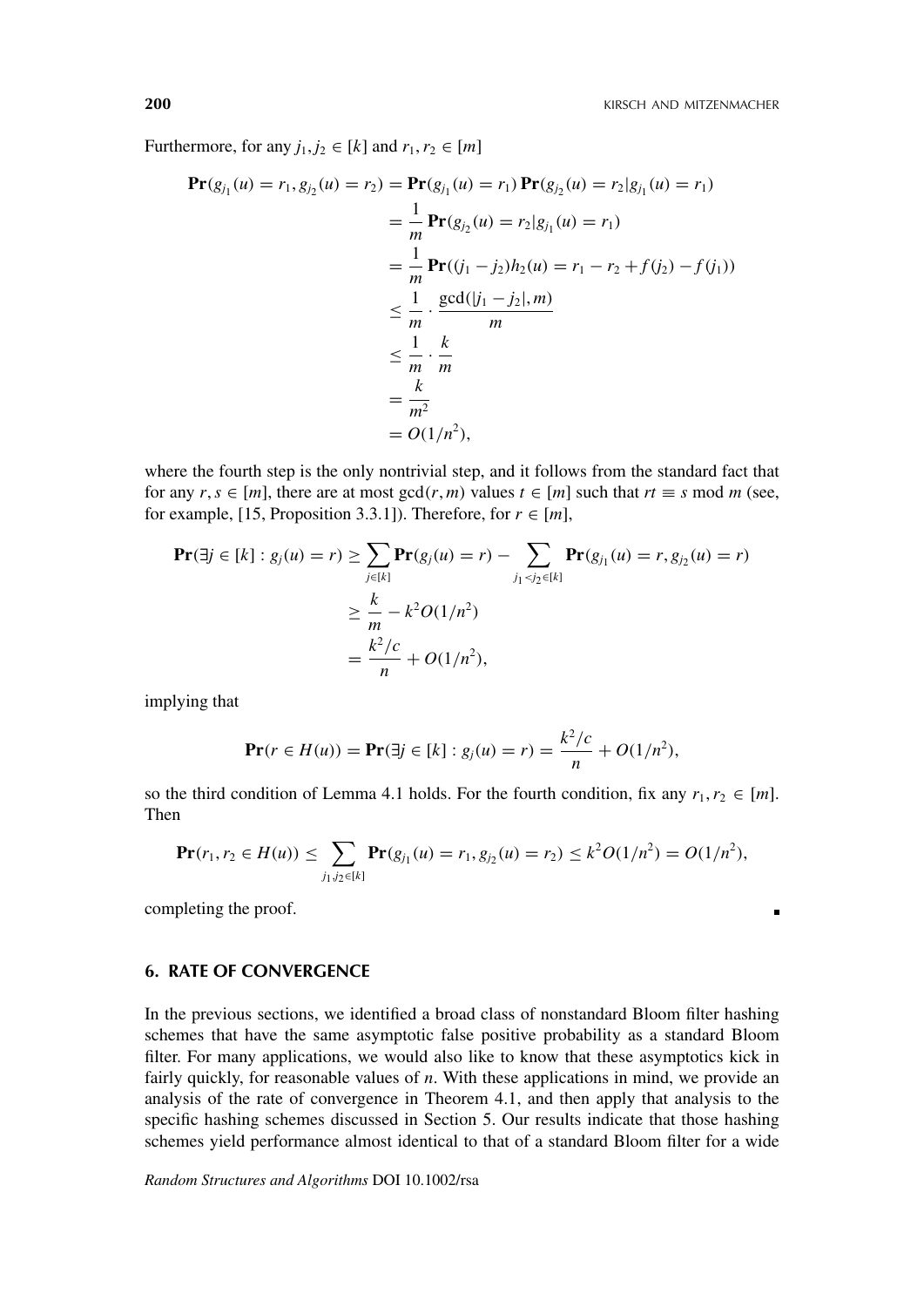range of practical settings. Furthermore, in Section 8, we show the results of some simple experiments as further evidence of this fact.

The rate of convergence analysis proceeds along the following lines, where the underlying intuition is drawn from the analysis of the asymptotic false positive probability in Section 3, and we assume the hypotheses of Lemma 4.1. First, for each  $x \in S$ , we couple  $||C(x)||$ with a Bern( $\lambda/n$ ) random variable  $B_r$  (where Bern(·) denotes the Bernoulli distribution). (We specify exactly how to do the coupling later.) We then define a  $Bin(n, \lambda/n)$  random variable  $B = \sum_{x \in S} B_x$ . In the terminology of Section 3, each  $x \in S$  represents a ball which is discarded if and only if  $B_x = 0$ , so *B* is the total number of balls that are not discarded. Next, conditioned on  $T = \{x : B_x = 1\}$ , for each  $x \in T$ , we couple the smallest element  $C_x$  of  $f_{H(z)}(C(x))$  with a random variable  $T_x$  selected uniformly from [k] (recall from the proof of Theorem 4.1 that  $f_{H(z)}$  defines a correspondence between  $H(z)$  and [k]). (In the asymptotically insignificant case where  $||C(x)|| = 0$ , we simply define  $C_x = -1$ .) In the terminology of Section 3, *T* is the set of balls that are thrown into the bins, and for each  $x \in T$ , the random variable  $T<sub>x</sub>$  represents the bin where it lands.

We can now bound the difference between the false positive probability (for a particular value of *n*) and the probability that every bin in  $[k]$  is hit by at least one ball by the probability that at least one of the random variables just defined is different than the random variable to which it is coupled. Thus, we relate the true false positive probability to the same simple balls and bins experiment as in Section 3. Finally, as in Section 3, the asymptotics of the balls and bins experiment are easy to analyze; we just couple *B* with a  $Po(\lambda)$  random variable *Y* and bound  $Pr(B \neq Y)$ . (This is because, for both the experiment where *B* balls are thrown (that is, not discarded) and the experiment where  $Po(\lambda)$  balls are thrown, each ball is placed in a bin that is chosen randomly from the *k* bins, so for each ball that is thrown in both experiments, the random variables indicating the bins where it lands in the two experiments can be trivially coupled.)

We now formalize the above argument. In particular, we obtain rate of convergence results that subsume many of the results in Sections 4 and 5. However, we have chosen to keep our earlier results because they demonstrate that the underlying Poisson convergence of interest can be cleanly derived using a standard moment generating function approach.

Before proceeding, we define the *total variation distance* between two discrete distributions (or random variables)  $X_1$  and  $X_2$  to be

$$
dist(X_1, X_2) = \sum_{x \in \text{Supp}(X_1) \cup \text{Supp}(X_2)} |\Pr(X_1 = x) - \Pr(X_2 = x)|.
$$

Also, if  $X_1$  and  $X_2$  are jointly distributed random variables, then we use the notation  $X_1 \mid X_2$ to refer to the conditional distribution of  $X_1$  given  $X_2$ .

**Theorem 6.1.** *Consider a hashing scheme that satisfies the hypotheses of Lemma 4.1. Then*

$$
|\Pr(\mathcal{F}) - (1 - e^{-\lambda/k})^k| = O(n\gamma(n) + 1/n).
$$

*Proof.* With the above outline in mind, define the events

$$
\mathcal{E}_1 = \{ \forall x \in S \ \| C(x) \| = B_x \}
$$
  

$$
\mathcal{E}_2 = \{ \forall x \in T \ C_x = T_x \}.
$$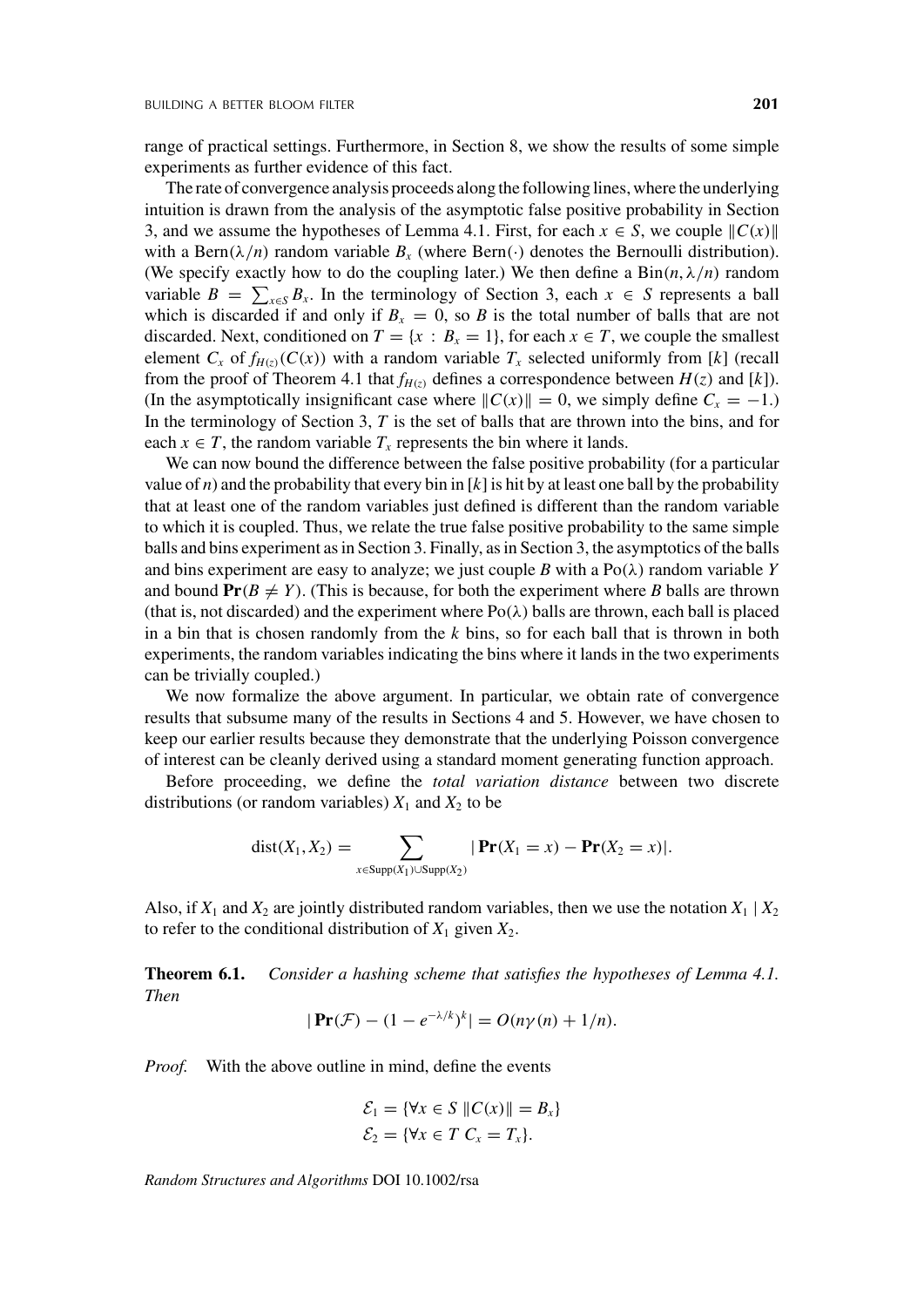Let  $\mathcal{F}'$  denote the event that in the experiment where *Y* balls are thrown randomly into *k* bins, each bin receives at least one ball. Since *Y* ∼ Po(λ), a standard fact of Poisson random variables tells us that the joint distribution of number of balls in each bin is the same as the joint distribution of *k* independent Po( $\lambda/k$ ) random variables. Thus,  $Pr(\mathcal{F}')$  =  $(1 - \exp[-\lambda/k])^k$ . Letting **1**(·) denote the indicator function, we write

$$
|\Pr(\mathcal{F}) - (1 - \exp[-\lambda/k])^{k}| = |\Pr(\mathcal{F}) - \Pr(\mathcal{F}')|
$$
  
\n
$$
= |\mathbf{E}[1(\mathcal{F}) - 1(\mathcal{F}')]|
$$
  
\n
$$
\leq \mathbf{E}[|1(\mathcal{F}) - 1(\mathcal{F}')|]
$$
  
\n
$$
= \Pr(1(\mathcal{F}) \neq 1(\mathcal{F}'))
$$
  
\n
$$
\leq \Pr(\neg \mathcal{E}_1 \cup \neg \mathcal{E}_2 \cup (B \neq Y))
$$
  
\n
$$
\leq \Pr(\neg \mathcal{E}_1 \cup \neg \mathcal{E}_2) + \Pr(B \neq Y)
$$
  
\n
$$
= \mathbf{E} [\Pr(\neg \mathcal{E}_1 \cup \neg \mathcal{E}_2 | H(z))] + \Pr(\mathcal{B} \neq Y)
$$
  
\n
$$
= \mathbf{E} [\Pr(\neg \mathcal{E}_1 | H(z)) + \Pr(\mathcal{E}_1 | H(z)) \Pr(\neg \mathcal{E}_2 | \mathcal{E}_1, H(z))]
$$
  
\n
$$
+ \Pr(B \neq Y)
$$

where we have used the fact that if  $\mathbf{1}(\mathcal{F}) \neq \mathbf{1}(\mathcal{F}')$ , then some random variable in the coupling established above is not equal to the random variable to which it is coupled.

Before continuing, we must address the issue of actually constructing the couplings described above. Of course, our goal is to find a coupling so that random variables with similar distributions are likely to be equal in the probability space where they are coupled. To construct the coupling, we fix some ordering  $x_1, \ldots, x_n$  of the elements in *S*. We first sample  $H(z)$  and then sample independent Uniform [0, 1] random variables  $U_1, \ldots, U_{2n+1}$ . For  $i =$  $1, \ldots, n$ , we use  $U_i$  to perform a coupling between  $B_{x_i}$  and the conditional distribution of  $||C(x_i)||$  given  $H(z)$  (we specify exactly how we do this later). If  $B_{x_i} = 1$ , then we use  $U_{i+n}$ to perform a coupling between  $T_{x_i}$  and the conditional distribution of  $C_{x_i}$  given  $||C(x_i)||$  and  $H(z)$ . Note that here we are using the fact that all of the  $C(x)$ 's are conditionally independent given  $H(z)$ , so these pairwise couplings are consistent with the appropriate joint distribution of the random variables. Finally, we use  $U_{2n+1}$  and the already sampled value of *B* to sample *Y*; this gives the coupling between *B* and *Y*. As for how we construct the pairwise couplings, it follows from standard facts (see, for example, [14, Exercise 4.12.5]) that we can construct a coupling of any pair of distributions  $X_1$  and  $X_2$  so that  $\mathbf{Pr}(X_1 \neq X_2) = \frac{1}{2} \text{dist}(X_1, X_2)$  by representing  $X_2$  as function of  $X_1$  and a Uniform $(0, 1)$  random variable that is independent of *X*1. We perform all of our pairwise couplings in this way.

Now we define

$$
Z_1 = \mathbf{Pr}(\|C(x)\| \neq B_x \mid H(z))
$$
  
\n
$$
Z_2 = \mathbf{Pr}(C_x \neq T_x \mid x \in T, \mathcal{E}_1, H(z))
$$

for some  $x \in S$ ; note that the choice of x does not matter. A union bound now gives  $\Pr(\neg \mathcal{E}_1 | H(z)) \leq nZ_1$ , and another union bound gives

$$
\mathbf{Pr}(\exists x \in T \,:\, C_x \neq T_x \mid |T|, \mathcal{E}_1, H(z)) \leq |T|Z_2.
$$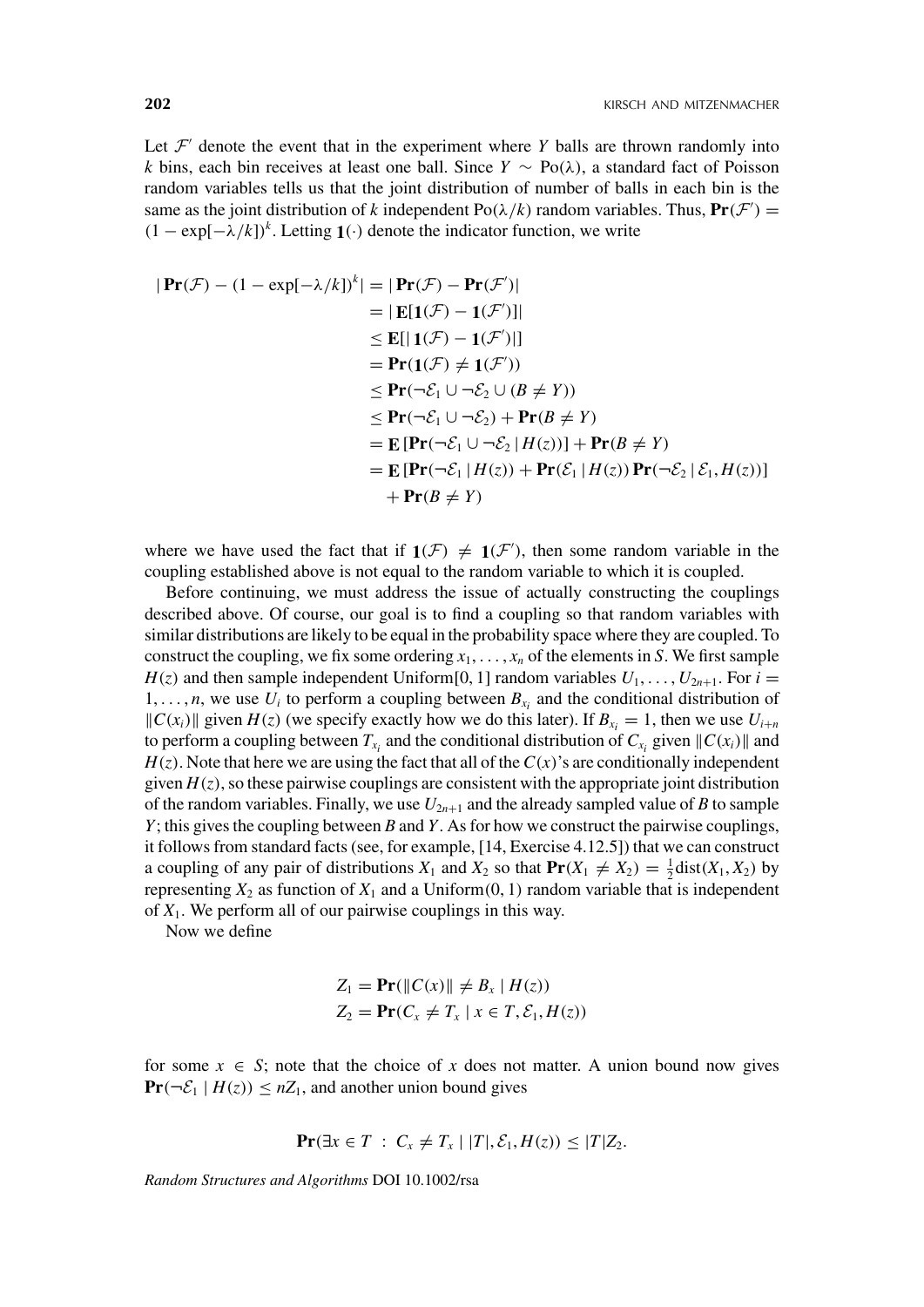Therefore,

$$
\begin{aligned} \mathbf{Pr}(\neg \mathcal{E}_2 \mid \mathcal{E}_1, H(z)) &= \mathbf{E} \left[ \mathbf{Pr}(\exists x \in T \; : \; f_{H(z)}(C_x) \neq T_x \mid |T|, \mathcal{E}_1, H(z)) \mid \mathcal{E}_1, H(z) \right] \\ &\leq \mathbf{E}[|T| \mid \mathcal{E}_1, H(z)] Z_2 \\ &\leq \frac{\mathbf{E}[|T| \mid H(z)] Z_2}{\mathbf{Pr}(\mathcal{E}_1 \mid H(z))}. \end{aligned}
$$

Combining these results gives

$$
\mathbf{E}[\mathbf{Pr}(\neg \mathcal{E}_1 | H(z)) + \mathbf{Pr}(\mathcal{E}_1 | H(z)) \mathbf{Pr}(\neg \mathcal{E}_2 | \mathcal{E}_1, H(z))]
$$
  
\n
$$
\leq n \mathbf{E}[Z_1] + \mathbf{E}[|T|Z_2]
$$
  
\n
$$
= n \mathbf{E}[Z_1] + \mathbf{E}[|T|] \mathbf{E}[Z_2]
$$
  
\n
$$
= n \mathbf{E}[Z_1] + \lambda \mathbf{E}[Z_2],
$$

where we have used the fact that  $T$  and  $H(z)$  are independent in our coupling, which implies that *T* and  $Z_2$  are independent (since  $Z_2$  is a function of  $H(z)$ ).

As for the coupling between the  $Bin(n, \lambda/n)$  random variable *B* and the Po( $\lambda$ ) random variable *Y*, we have  $\Pr(B \neq Y) = \frac{1}{2}$ dist(*X*, *Y*). A standard result (e.g. [14, Section 4.12]) tells us dist(*X*, *Y*)  $\leq 2\lambda^2/n$ . Therefore,

$$
\left|\mathbf{Pr}(\mathcal{F}) - \left(1 - e^{-\lambda/k}\right)^k\right| = O(n \mathbf{E}[Z_1] + \mathbf{E}[Z_2] + 1/n).
$$

It remains to show that  $\mathbf{E}[Z_1] = O(\gamma(n))$  and  $\mathbf{E}[Z_2] = O(n\gamma(n))$ . The proof technique is essentially the same as in Lemma 4.1. First, we write

$$
\mathbf{E}[Z_1] = \frac{1}{2} \mathbf{E}[\text{dist}(\text{Bern}(\lambda/n), \|C(x)\| \mid H(z))]
$$
  
=  $\frac{1}{2} (\mathbf{E}[|\mathbf{Pr}(\|C(x)\| = 0 \mid H(z)) - 1 + \lambda/n|] + \mathbf{E}[|\mathbf{Pr}(\|C(x)\| = 1 \mid H(z)) - \lambda/n|]$   
+  $\mathbf{Pr}(\|C(x)\| \ge 2)$ 

By Lemma 4.1, we have  $Pr(\Vert C(x) \Vert \ge 2) = O(\gamma(n))$ . For the other two terms, we write

$$
\begin{aligned} \mathbf{Pr}(\|C(x)\| \ge 1 \mid H(z)) &= \mathbf{Pr}\left(\bigcup_{i \in [k]} i \in H(x) \mid H(z)\right) \\ &\le \sum_{i \in [k]} \mathbf{Pr}(i \in H(x) \mid H(z)) \\ &= \frac{\lambda}{n} + O(\gamma(n)) \end{aligned}
$$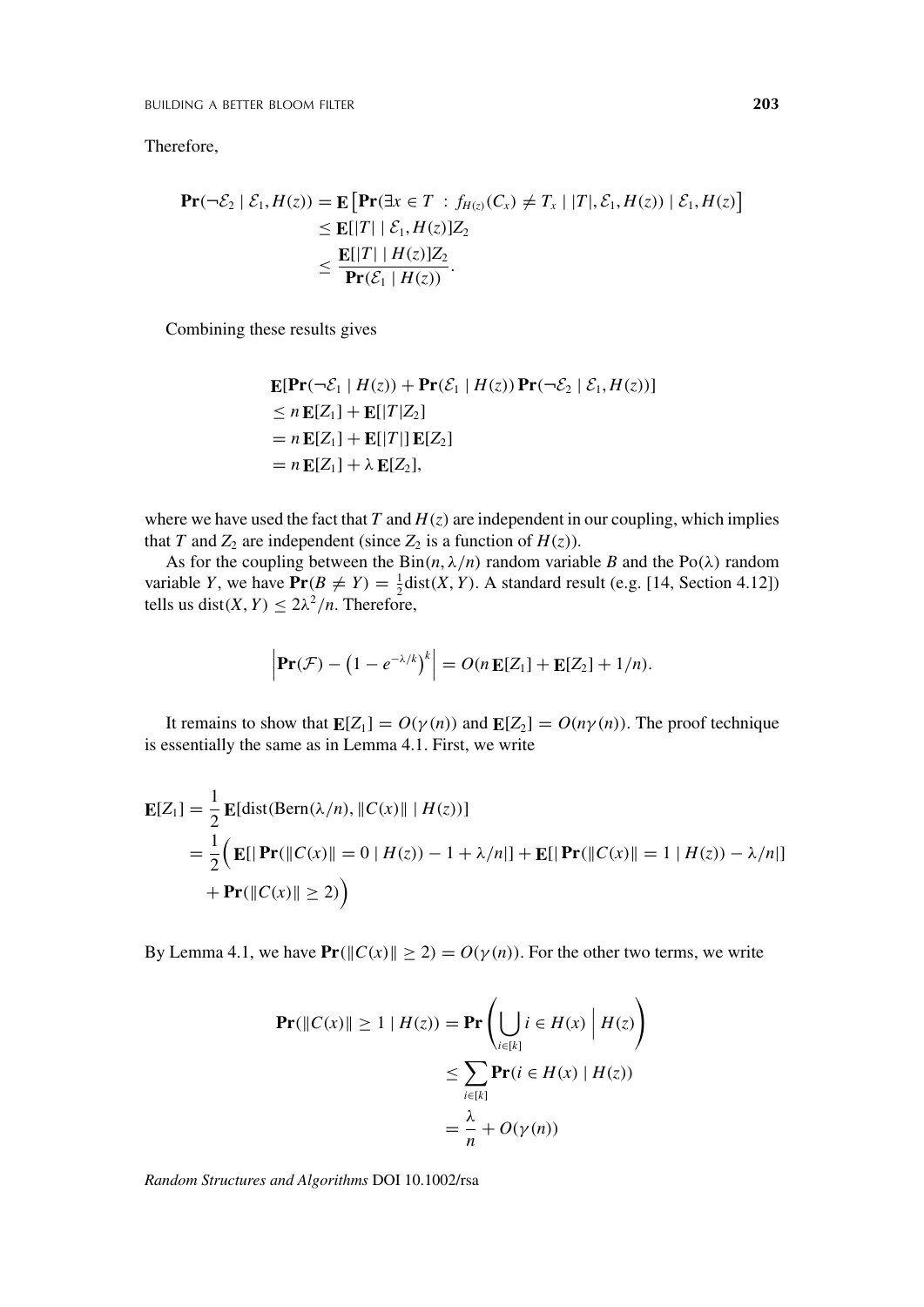and

$$
\begin{aligned}\n&\Pr(||C(x)|| \ge 1 | H(z)) \\
&= \Pr \left( \bigcup_{i \in [k]} i \in H(x) | H(z) \right) \\
&\ge \sum_{i \in [k]} \Pr(i \in H(x) | H(z)) - \sum_{i_1 < i_2 \in [k]} \Pr(i_1 \in H(x), i_2 \in H(x)) \\
&\ge \sum_{i \in [k]} \Pr(i \in H(x) | H(z)) \\
&- \left( \sum_{i_1 < i_2 \in [k]} \Pr(i_1, i_2 \in H(x)) + 1(||H(z)|| < k) \sum_{i \in H(z)} \Pr(i \in H(x)) \right) \\
&\ge \frac{\lambda}{n} + O(\gamma(n)) - 1(||H(z)|| < k) \frac{\lambda}{n}.\n\end{aligned}
$$

Therefore,

$$
\begin{aligned} \mathbf{Pr}(\|C(x)\| = 1 \mid H(z)) - \frac{\lambda}{n} \\ &\leq \mathbf{Pr}(\|C(x)\| \geq 1 \mid H(z)) - \frac{\lambda}{n} \\ &\leq O(\gamma(n)) \end{aligned}
$$

and

$$
\begin{aligned} &\Pr(\|C(x)\| = 1 \mid H(z)) - \frac{\lambda}{n} \\ &= \Pr(\|C(x)\| \ge 1 \mid H(z)) - \Pr(\|C(x)\| \ge 2 \mid H(z)) - \frac{\lambda}{n} \\ &\ge \Pr(\|C(x)\| \ge 1 \mid H(z)) + O(\gamma(n)) - \frac{\lambda}{n} \\ &\ge O(\gamma(n)) - 1(\|H(z)\| < k) - \frac{\lambda}{n} .\end{aligned}
$$

Thus,

$$
\begin{aligned} \mathbf{E}[|\mathbf{Pr}(\|C(x)\| = 1 \mid H(z)) - \lambda/n|] &\le O(\gamma(n)) + \frac{\lambda}{n} \mathbf{Pr}(|H(z)| < k) \\ &\le O(\gamma(n)) + \frac{\lambda}{n} \sum_{i \in H} \mathbf{Pr}(i, i \in H(z)) \\ &= O(\gamma(n)). \end{aligned}
$$

Also,

$$
\mathbf{E}[|\Pr(\|C(x)\| = 0 \mid H(z)) - 1 + \lambda/n|] = \mathbf{E}[\lambda/n - \Pr(\|C(x)\| \ge 1 \mid H(z))|]
$$
  
\n
$$
\le \mathbf{E}[O(\gamma(n)) + 1(|H(z)| < k)\lambda/n]
$$
  
\n
$$
= O(\gamma(n)) + \frac{\lambda}{n} \Pr(|H(z)| < k)
$$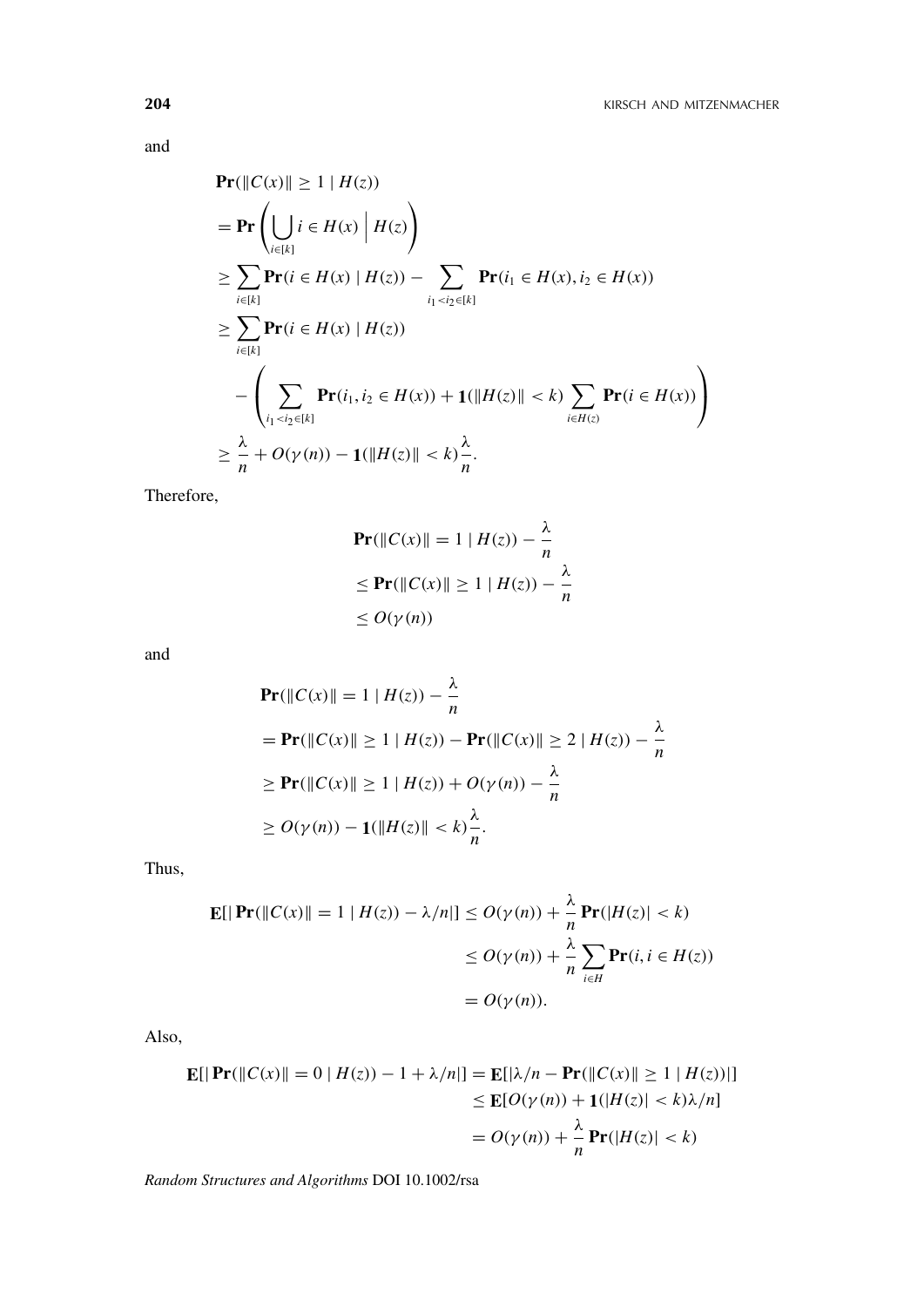BUILDING A BETTER BLOOM FILTER **205**

 $\leq O(\gamma(n))+\frac{\lambda}{n}$ *n*  $\sum$ *i*∈*H* **Pr**( $i, i \in H(z)$ )  $= O(\gamma(n)).$ 

We have now shown that  $\mathbf{E}[Z_1] = O(\gamma(n)).$ 

To complete the proof, we show that  $\mathbf{E}[Z_2] = O(n\gamma(n))$ . Now,

$$
\mathbf{E}[Z_2] = \frac{1}{2} \mathbf{E}[\text{dist}(\text{Uniform}([k]), C_x \mid \|C(x)\| = 1, H(z))]
$$
  
= 
$$
\frac{1}{2} \sum_{i \in [k]} \mathbf{E}[|\mathbf{Pr}(C_x = i \mid \|C(x)\| = 1, H(z)) - 1/k|]
$$
  
= 
$$
\frac{1}{2} \sum_{i \in [k]} \mathbf{E}[|\mathbf{Pr}(i \in H(x) \mid \|C(x)\| = 1, H(z)) - 1/k|].
$$

We show that for  $i \in [k]$ , we have

$$
\mathbf{E}[|\Pr(i \in H(x) | \|C(x)\| = 1, H(z)) - 1/k|] = O(n\gamma(n)).
$$

Indeed,

$$
\begin{aligned} \mathbf{Pr}(i \in H(x), \|C(x)\| = 1 \mid H(z)) &\leq \mathbf{Pr}(i \in H(x) \mid H(z)) \\ &\leq \frac{\lambda}{kn} + O(\gamma(n)) \end{aligned}
$$

and

$$
\begin{aligned} &\mathbf{Pr}(i \in H(x), \|C(x)\| = 1 \mid H(z)) \\ &\ge \mathbf{Pr}(i \in H(x) \mid H(z)) - \mathbf{Pr}(\|C(x)\| \ge 2 \mid H(z)) \\ &\ge \frac{\lambda}{kn} + O(\gamma(n)). \end{aligned}
$$

Furthermore, previous calculations give

$$
|\Pr(||C(x)|| = 1 | H(z), |H(z)| = k) - \lambda/n| = O(\gamma(n)),
$$

and so

$$
\begin{aligned} &\mathbf{E}[|\Pr(i \in H(x) | \, \|C(x)\| = 1, H(z)) - 1/k| \, |H(z)| = k] \\ &= \mathbf{E}\left[\left|\frac{\Pr(i \in H(x), \|C(x)\| = 1 | H(z))}{\Pr(\|C(x)\| = 1 | H(z))} - \frac{1}{k}\right| \, |H(z)| = k\right] \\ &= \mathbf{E}\left[\left|\frac{\frac{\lambda}{k n} + O(\gamma(n))}{\frac{\lambda}{n} + O(\gamma(n))} - \frac{1}{k}\right| \, |H(z)| = k\right] \\ &= O(n\gamma(n)). \end{aligned}
$$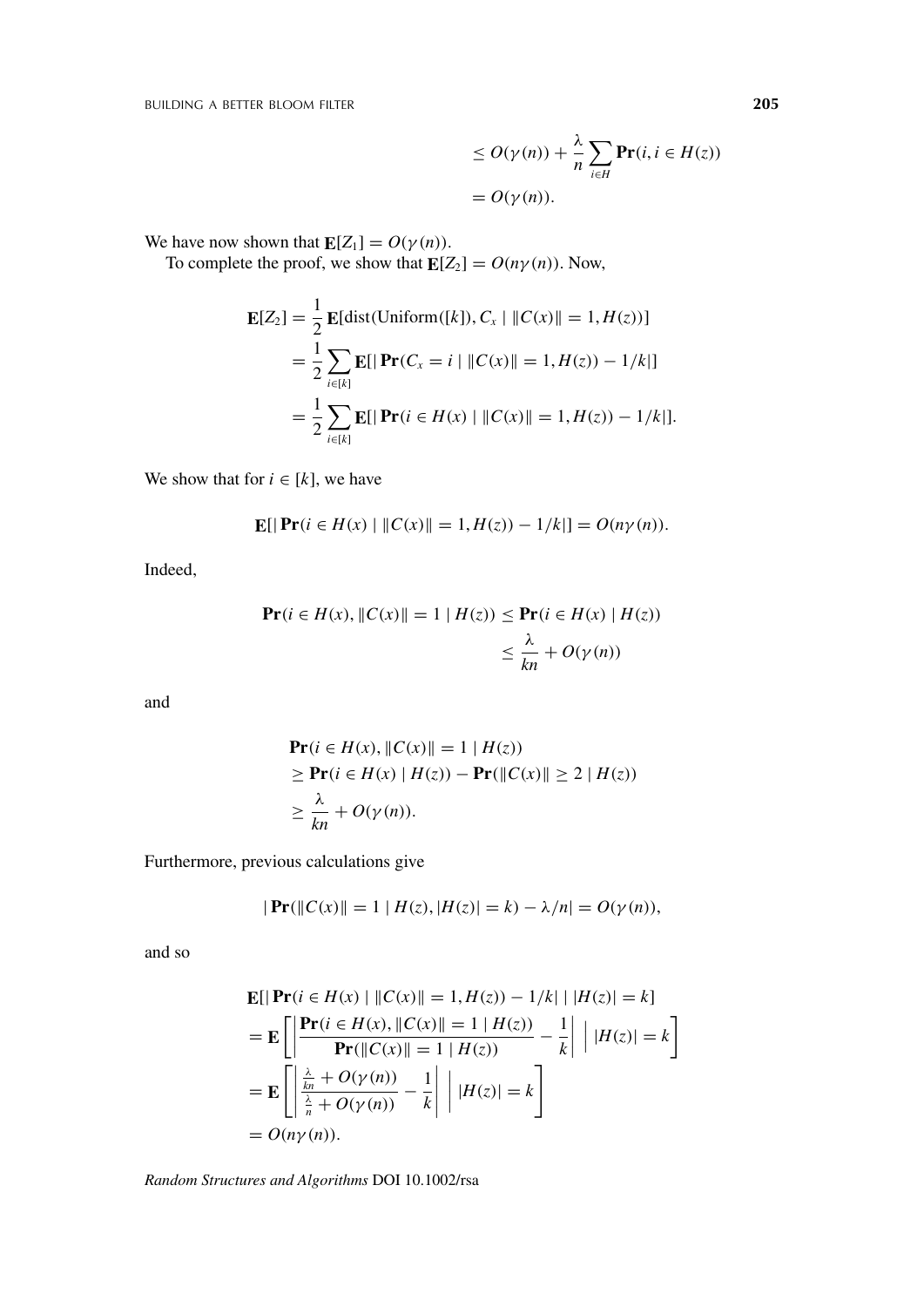Thus,

$$
\begin{aligned} &\mathbf{E}[|\Pr(i \in H(x) \mid \|C(x)\| = 1, H(z)) - 1/k]| \\ &\leq \Pr(|H(z)| < k) + \mathbf{E}[|\Pr(i \in H(x) \mid \|C(x)\| = 1, H(z)) - 1/k| \mid |H(z)| = k] \\ &\leq \Pr(|H(z)| < k) + O(n\gamma(n)) \\ &= O(n\gamma(n)) + \sum_{j \in H} \Pr(j, j \in H(z)) \\ &= O(n\gamma(n)), \end{aligned}
$$

completing the proof.

We now use Theorem 6.1 to bound the rate of convergence in Theorems 5.1 and 5.2.

**Theorem 6.2.** *For any partition or (enhanced) double hashing scheme,*

$$
\left|\mathbf{Pr}(\mathcal{F}) - \left(1 - e^{-\lambda/k}\right)^k\right| = O(1/n).
$$

*Proof.* In the proofs of Theorems 5.1 and 5.2, we show that all of these hashing schemes satisfy the conditions of Lemma 4.1 with  $\gamma(n) = 1/n^2$ . Theorem 6.1 now gives the desired result.

# **7. MULTIPLE QUERIES**

In the previous sections, we analyzed the behavior of  $\text{Pr}(\mathcal{F}(z))$  for some fixed *z* and moderately sized *n*. Unfortunately, this quantity is not directly of interest in most applications. Instead, one is usually concerned with certain characteristics of the distribution of the number of, say,  $z_1, \ldots, z_\ell \in U - S$  for which  $\mathcal{F}(z)$  occurs. In other words, rather than being interested in the probability that a particular false positive occurs, we are concerned with, for example, the fraction of distinct queries on elements of *U* − *S* posed to the filter for which it returns false positives. Since  $\{\mathcal{F}(z) : z \in U - S\}$  are not independent, the behavior of  $Pr(\mathcal{F})$  alone does not directly imply results of this form. This section is devoted to overcoming this difficulty.

Now, it is easy to see that in the schemes that we analyze here, once the hash locations for every  $x \in S$  have been determined, the events { $\mathcal{F}(z) : z \in U - S$ } are independent and occur with equal probability. More formally,  $\{1(\mathcal{F}(z)) : z \in U - S\}$  are conditionally independent and identically distributed given  $\{H(x) : x \in S\}$ . Thus, conditioned on  $\{H(x) : x \in S\}$ , an enormous number of classical convergence results (e.g. the law of large numbers and the central limit theorem) can be applied to  $\{ \mathbf{1}(\mathcal{F}(z)) : z \in U - S \}.$ 

These observations motivate a general technique for deriving the sort of convergence results for { $\mathbf{1}(\mathcal{F}(z))$  :  $z \in U - S$ } that one might desire in practice. First, we show that with high probability over the set of hash locations used by elements of *S* (that is,  $\{H(x) : x \in S\}$ ), the random variables  $\{1(\mathcal{F}(z)) : z \in U - S\}$  are essentially independent Bern(*p*) random variables, for  $p \triangleq \lim_{n\to\infty} \mathbf{Pr}(\mathcal{F})$ . From a technical standpoint, this result is the most important in this section. Next, we show how to use that result to prove counterparts to the classical convergence theorems mentioned above that hold in our setting.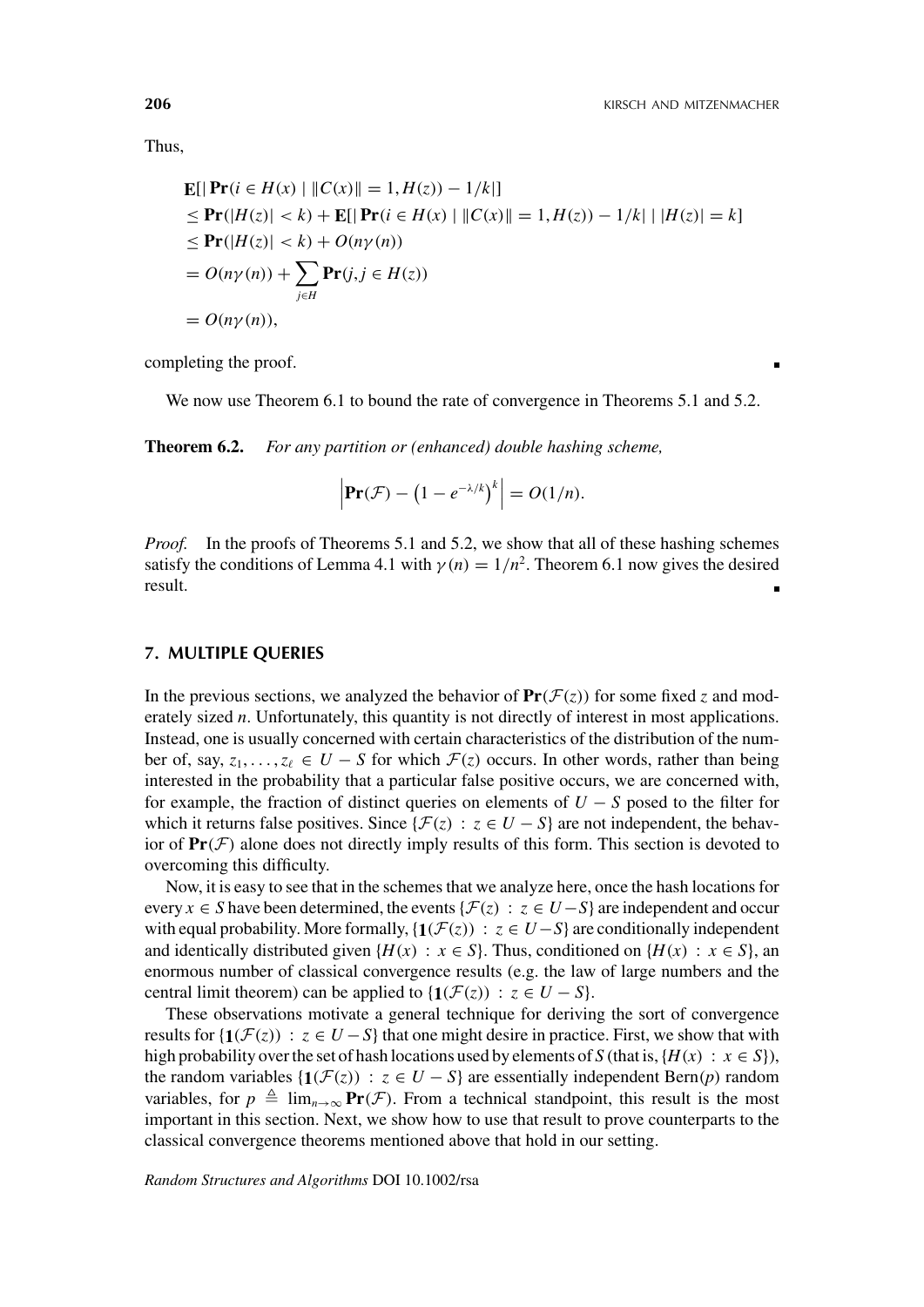Proceeding formally, we begin with a critical definition.

**Definition 7.1.** *Consider any scheme where*  $\{H(u) : u \in U\}$  *are independent and identically distributed. Write*  $S = \{x_1, \ldots, x_n\}$ *. The false positive rate is defined to be the random variable*

$$
R=\mathbf{Pr}(\mathcal{F}|H(x_1),\ldots,H(x_n)).
$$

The false positive rate gets its name from the fact that, conditioned on *R*, the random variables  $\{1(\mathcal{F}(z)) : z \in U - S\}$  are independent Bern(*R*) random variables. Thus, the fraction of a large number of queries on elements of  $U - S$  posed to the filter for which it returns false positives is very likely to be close to *R*. In this sense, *R*, while a random variable, acts like a rate for  $\{1(\mathcal{F}(z)) : z \in U - S\}.$ 

It is important to note that in much of literature concerning standard Bloom filters, the false positive rate is not defined as above. Instead the term is often used as a synonym for the false positive probability. Indeed, for a standard Bloom filter, the distinction between the two concepts as we have defined them is unimportant in practice, since, as mentioned in Section 2, one can easily show that *R* is very close to  $Pr(\mathcal{F})$  with extremely high probability (see, for example, [20]). It turns out that this result generalizes very naturally to the framework presented in this paper, and so the practical difference between the two concepts is largely unimportant even in our very general setting. However, the proof is more complicated than in the case of a standard Bloom filter, and so we will be very careful to use the terms as we have defined them.

**Theorem 7.1.** *Consider a scheme where the conditions of Lemma 4.1 hold. Furthermore, assume that there is some function g and independent identically distributed random variables*  $\{V_u : u \in U\}$ *, each of which is uniformly distributed over some finite set V, such that for*  $u \in U$  *we have*  $H(u) = g(V_u)$ *. Define* 

$$
p = (1 - e^{-\lambda/k})^k
$$
  
\n
$$
\Delta = \max_{i \in H} \mathbf{Pr}(i \in H(u)) - \frac{\lambda}{nk} \quad (= o(1/n))
$$
  
\n
$$
\xi = nk\Delta(2\lambda + k\Delta) \quad (= o(1))
$$

*k*

*Then for any*  $\epsilon = \epsilon(n) > 0$  *with*  $\epsilon = \omega(|\Pr(\mathcal{F}) - p|)$ *, for n sufficiently large so that*  $\epsilon > |\Pr(\mathcal{F}) - p|,$ 

$$
\mathbf{Pr}(|R - p| > \epsilon) \le 2 \exp\left[\frac{-2n(\epsilon - |\mathbf{Pr}(\mathcal{F}) - p|)^2}{\lambda^2 + \xi}\right]
$$

.

*Furthermore, for any function*  $h(n) = o(\min(1/|\Pr(\mathcal{F}) - p|, \sqrt{n}))$ *, we have that*  $(R-p)h(n)$ *converges to* 0 *in probability as*  $n \rightarrow \infty$ *.* 

*Remark 4.* Since  $|\Pr(\mathcal{F}) - p| = o(1)$  by Lemma 4.1, we may take  $h(n) = 1$  in Theorem 7.1 to conclude that *R* converges to *p* in probability as  $n \to \infty$ .

*Remark 5.* From the proofs of Theorems 5.1 and 5.2, it is easy to see that for both the partition and (enhanced) double hashing schemes,  $\Delta = 0$ , so  $\xi = 0$  for both schemes as well.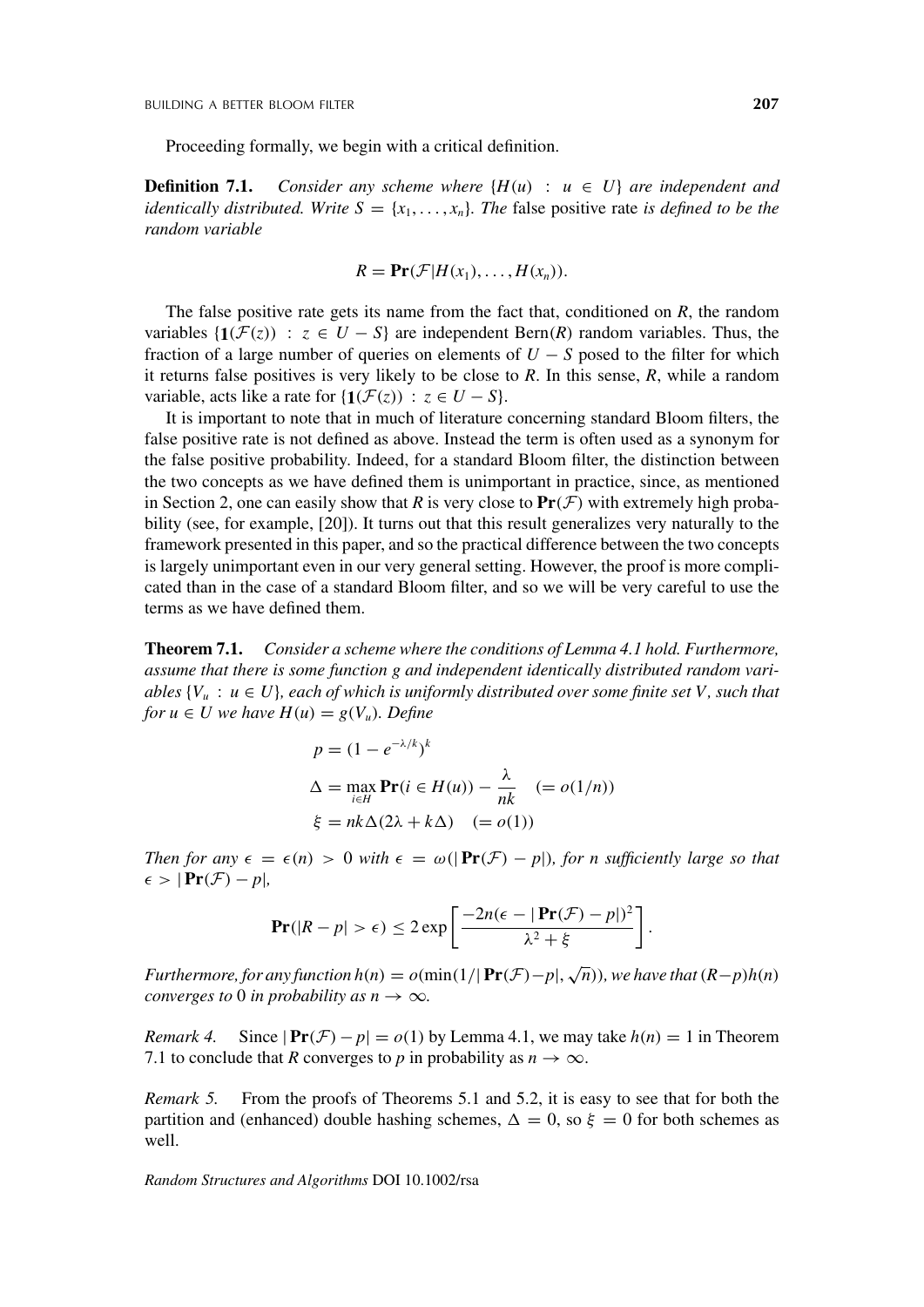*Remark 6.* We have added a new condition on the distribution of  $H(u)$ , but it trivially holds in all of the schemes that we discuss in this paper (since, for independent fully random hash functions  $h_1$  and  $h_2$ , the random variables  $\{(h_1(u), h_2(u)) : u \in U\}$  are independent and identically distributed, and  $(h_1(u), h_2(u))$  is uniformly distributed over its support, which is finite).

*Proof.* The proof is essentially a standard application of Azuma's inequality to an appropriately defined Doob martingale. Specifically, we employ the technique discussed in [21, Section 12.5].

For convenience, write  $S = \{x_1, \ldots, x_n\}$ . For  $h_1, \ldots, h_n \in \text{Supp}(H(u))$ , define

$$
f(h_1,\ldots,h_n)=\Pr(\mathcal{F}|H(x_1)=h_1,\ldots,H(x_n)=h_n),
$$

and note that  $R = f(H(x_1), \ldots, H(x_n))$ . Now consider some *d* such that for any  $h_1, \ldots, h_j$ ,  $h'_{j}, h_{j+1}, \ldots, h_{n} \in \text{Supp}(H(u)),$ 

$$
|f(h_1,\ldots,h_n)-f(h_1,\ldots,h_{j-1},h'_j,h_{j+1},\ldots,h_n)|\leq d.
$$

Since the  $H(x_i)$ 's are independent, we may apply the result of [21, Section 12.5] to obtain

$$
\Pr(|R - \mathbf{E}[R]| \ge \delta) \le 2e^{-2\delta^2/nd^2},
$$

for any  $\delta > 0$ .

To find an appropriate and small choice for *d*, we write

$$
|f(h_1, ..., h_n) - f(h_1, ..., h_{j-1}, h'_j, h_{j+1}, ..., h_n)|
$$
  
\n
$$
= |\mathbf{Pr}(\mathcal{F}|H(x_1) = h_1, ..., H(x_n) = h_n)
$$
  
\n
$$
- \mathbf{Pr}(\mathcal{F}|H(x_1) = h_1, ..., H(x_{j-1}) = h_{j-1}, H(x_j) = h'_j, H(x_{j+1}) = h_{j+1}, ..., H(x_n) = h_n)|
$$
  
\n
$$
= \frac{||\{v \in V : g(v) \subseteq \bigcup_{i=1}^n h_i\}| - \left|\{v \in V : g(v) \subseteq \bigcup_{i=1}^n \frac{h'_j}{h_i} \quad i \neq j\}\right|\right|}{|V|}
$$
  
\n
$$
\leq \frac{\max_{v' \in V} |\{v \in V : |g(v) \cap g(v')| \geq 1\}|}{|V|}
$$
  
\n
$$
= \frac{\max_{M' \in \text{Supp}(H(u))} \Pr(|H(u) \cap M'| \geq 1)}{|V|},
$$

where the first step is just the definition of  $f$ , the second step follows from the definitions of  $V_u$  and *g*, the third step holds since changing one of the  $h_i$ 's to some  $M' \in \text{Supp}(H(u))$ cannot change

$$
\left| \left\{ v \in V : g(v) \subseteq \bigcup_{i=1}^{n} h_i \right\} \right|
$$

by more than

$$
|\{v \in V : |g(v) \cap M'| \ge 1\}|,
$$

and the fourth step follows from the definitions of  $V_u$  and  $g$ .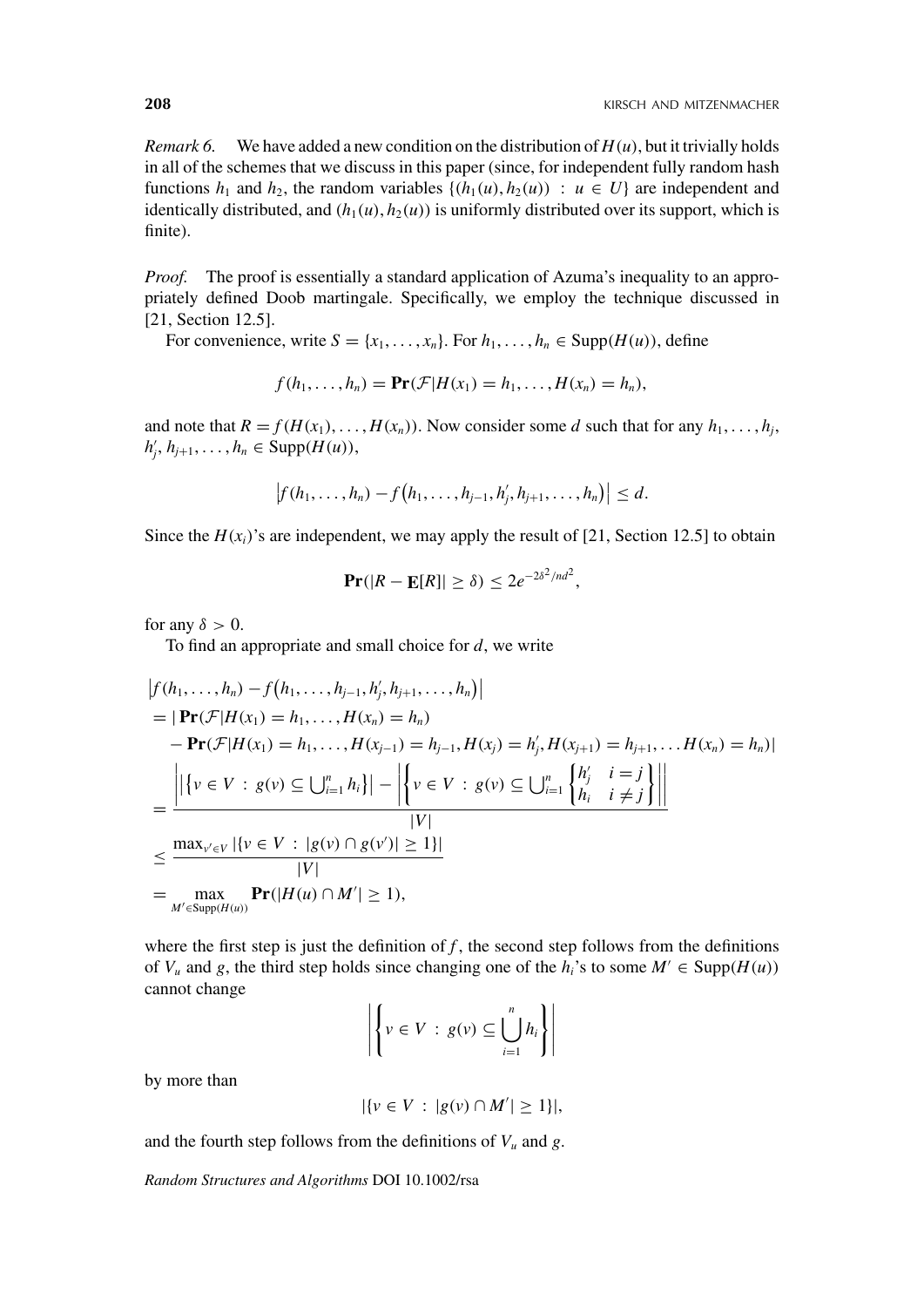Now consider any fixed  $M' \in \text{Supp}(H(u))$ , and let  $y_1, \ldots, y_{|M'|}$  be the distinct elements of *M'*. Recall that  $||M'|| = k$ , so  $|M'| \le k$ . Applying a union bound, we have that

$$
\begin{aligned} \mathbf{Pr}(|H(u) \cap M'| \ge 1) &= \mathbf{Pr}\left(\bigcup_{i=1}^{|M'|} y_i \in H(u)\right) \\ &\le \sum_{i=1}^{|M'|} \mathbf{Pr}(y_i \in H(u)) \\ &\le \sum_{i=1}^{|M'|} \frac{\lambda}{kn} + \Delta \\ &\le \frac{\lambda}{n} + k\Delta. \end{aligned}
$$

Therefore, we may set  $d = \frac{\lambda}{n} + k\Delta$  to obtain

$$
\mathbf{Pr}(|R - \mathbf{E}[R]| > \delta) \leq 2 \exp\left[\frac{-2n\delta^2}{\lambda^2 + \xi}\right],
$$

for any  $\delta > 0$ . Since  $\mathbf{E}[R] = \mathbf{Pr}(\mathcal{F})$ , we write (for sufficiently large *n* so that  $\epsilon > |\mathbf{Pr}(\mathcal{F}) - \mathbf{Pr}(\mathcal{F})|$ *p*|)

$$
\mathbf{Pr}(|R - p| > \epsilon) \leq \mathbf{Pr}(|R - \mathbf{Pr}(\mathcal{F})| > \epsilon - |\mathbf{Pr}(\mathcal{F}) - p|)
$$
  
\n
$$
\leq 2 \exp \left[ \frac{-2n(\epsilon - |\mathbf{Pr}(\mathcal{F}) - p|)^2}{\lambda^2 + \xi} \right].
$$

To complete the proof, we see that for any constant  $\delta > 0$ ,

$$
\Pr(|R - p|h(n) > \delta) = \Pr(|R - p| > \delta/h(n)) \to 0 \quad \text{as } n \to \infty,
$$

where the second step follows from the fact that  $|\Pr(\mathcal{F}) - p| = o(1/h(n))$ , so for sufficiently large *n*,

$$
\mathbf{Pr}(|R - p| > \delta/h(n)) \le 2 \exp\left[\frac{-2n(\delta/h(n) - |\mathbf{Pr}(\mathcal{F}) - p|)^2}{\lambda^2 + \xi}\right]
$$

$$
\le 2 \exp\left[-\frac{\delta^2}{\lambda^2 + \xi} \cdot \frac{n}{h(n)^2}\right]
$$

$$
\to 0 \quad \text{as } n \to \infty,
$$

and the last step follows from the fact that  $h(n) = o(\sqrt{n})$ .

Since, conditioned on *R*, the events { $\mathcal{F}(z)$  :  $z \in U - S$ } are independent and each occur with probability *R*, Theorem 7.1 suggests that { $\mathbf{1}(\mathcal{F}(z))$  :  $z \in U - S$ } are essentially independent  $Bern(p)$  random variables. We formalize this idea in the next result, where we use Theorem 7.1 to prove versions of the strong law of large numbers, the weak law of large numbers, Hoeffding's inequality, and the central limit theorem.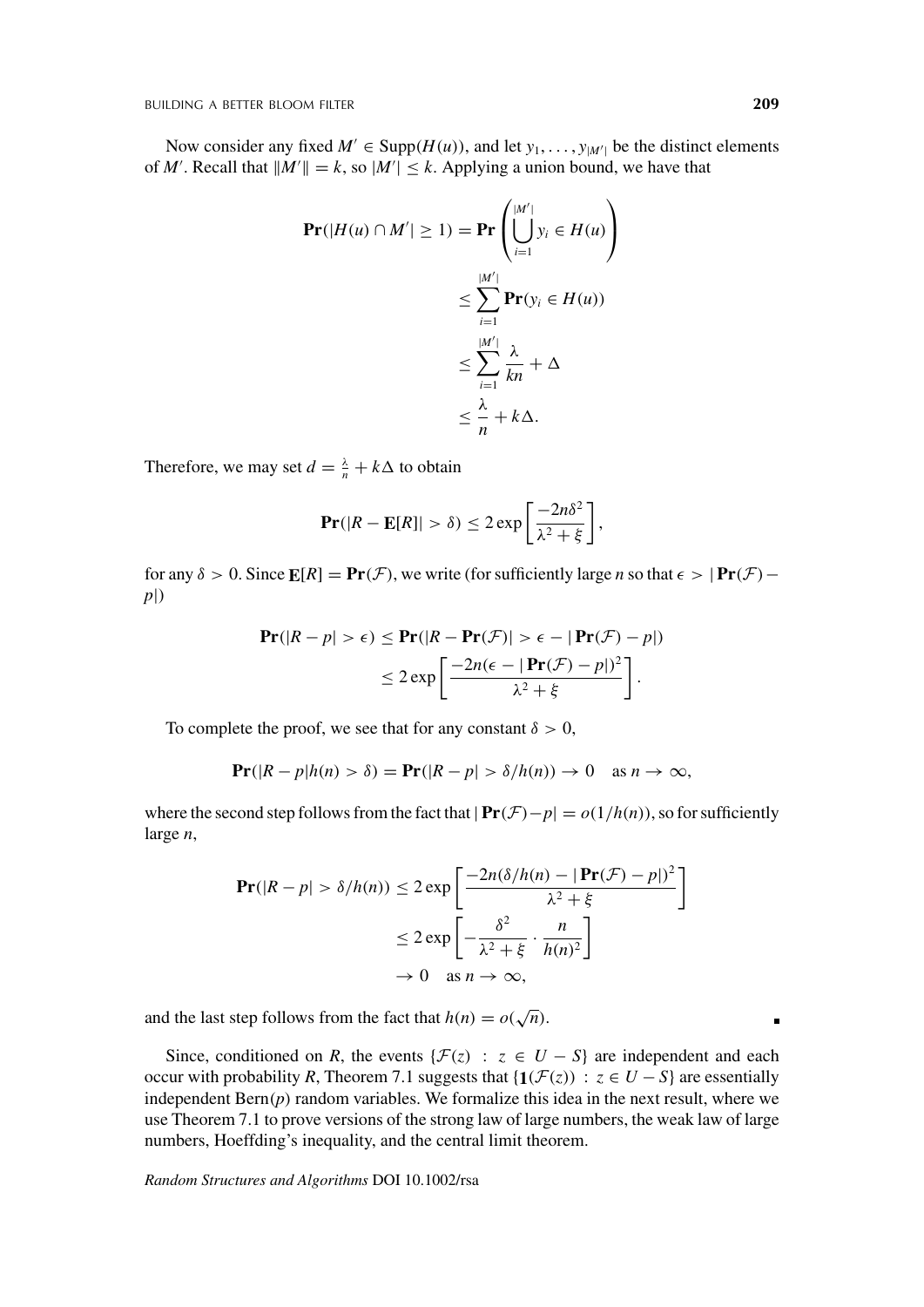**Theorem 7.2.** *Consider a scheme that satisfies the conditions of Theorem 7.1. Let*  $Z \subseteq$ *U* − *S be countably infinite, and write*  $Z = \{z_1, z_2, \ldots\}$ *. Then we have:* 

1.

$$
\Pr\left(\lim_{\ell\to\infty}\frac{1}{\ell}\sum_{i=1}^{\ell}\mathbf{1}(\mathcal{F}_n(z_i))=R_n\right)=1.
$$

2. For any  $\epsilon > 0$ , for *n* sufficiently large so that  $\epsilon > |\mathbf{Pr}(\mathcal{F}) - p|$ ,

$$
\mathbf{Pr}\left(\left|\lim_{\ell\to\infty}\frac{1}{\ell}\sum_{i=1}^{\ell}\mathbf{1}(\mathcal{F}_n(z_i)) - p\right| > \epsilon\right) \leq 2\exp\left[\frac{-2n(\epsilon - |\mathbf{Pr}(\mathcal{F}) - p|)^2}{\lambda^2 + \xi}\right].
$$

*In particular,*  $\lim_{\ell \to \infty} \frac{1}{\ell} \sum_{i=1}^{\ell} \mathbf{1}(\mathcal{F}_n(z_i))$  *converges to p in probability as n*  $\to \infty$ *.* 3. For any function  $Q(n)$ ,  $\epsilon > 0$ , and n sufficiently large so that  $\epsilon/2 > |\Pr(\mathcal{F}) - p|$ ,

$$
\mathbf{Pr}\left(\left|\frac{1}{Q(n)}\sum_{i=1}^{Q(n)}\mathbf{1}(\mathcal{F}_n(z_i)) - p\right| > \epsilon\right) \leq 2e^{-Q(n)\epsilon^2/2} + 2\exp\left[\frac{-2n(\epsilon/2 - |\mathbf{Pr}(\mathcal{F}) - p|)^2}{\lambda^2 + \xi}\right].
$$

4. For any function  $Q(n)$  with  $\lim_{n\to\infty} Q(n) = \infty$  and  $Q(n) = o(\min(1/|\Pr(\mathcal{F}) - \mathcal{F})|$  $p$ <sup>[2</sup>, *n*)),

$$
\sum_{i=1}^{Q(n)} \frac{\mathbf{1}(\mathcal{F}_n(z_i)) - p}{\sqrt{Q(n)p(1-p)}} \to N(0, 1) \text{ in distribution as } n \to \infty.
$$

*Remark* 7. By Theorem 6.2,  $|\mathbf{Pr}(\mathcal{F}) - p| = O(1/n)$  for both the partition and double hashing schemes introduced in Section 5. Thus, for each of the schemes, the condition  $Q(n) = o(\min(1/|\Pr(\mathcal{F}) - p|^2, n))$  in the fourth part of Theorem 7.2 becomes  $Q(n) = o(n)$ .

*Proof.* Since, given  $R_n$ , the random variables  $\{1(\mathcal{F}_n(z)) : z \in Z\}$  are conditionally independent  $\text{Bern}(R_n)$  random variables, a direct application of the strong law of large numbers yields the first item.

For the second item, we note that the first item implies that

$$
\lim_{\ell\to\infty}\frac{1}{\ell}\sum_{i=1}^{\ell}\mathbf{1}(\mathcal{F}_n(z_i))\sim R_n.
$$

A direct application of Theorem 7.1 then gives the result. For the third item, we write

$$
\begin{split} &\Pr\left(\left|\frac{1}{Q(n)}\sum_{i=1}^{Q(n)}\mathbf{1}(\mathcal{F}_n(z_i)) - p\right| > \epsilon\right) \\ &\leq \Pr\left(\left|\frac{1}{Q(n)}\sum_{i=1}^{Q(n)}\mathbf{1}(\mathcal{F}_n(z_i)) - R_n\right| > \epsilon/2||R_n - p| \leq \epsilon/2\right) + \Pr(|R_n - p| > \epsilon/2) \\ &\leq 2e^{-Q(n)\epsilon^2/2} + 2\exp\left[\frac{-2n(\epsilon/2 - |\Pr(\mathcal{F}) - p|)^2}{\lambda^2 + \xi}\right], \end{split}
$$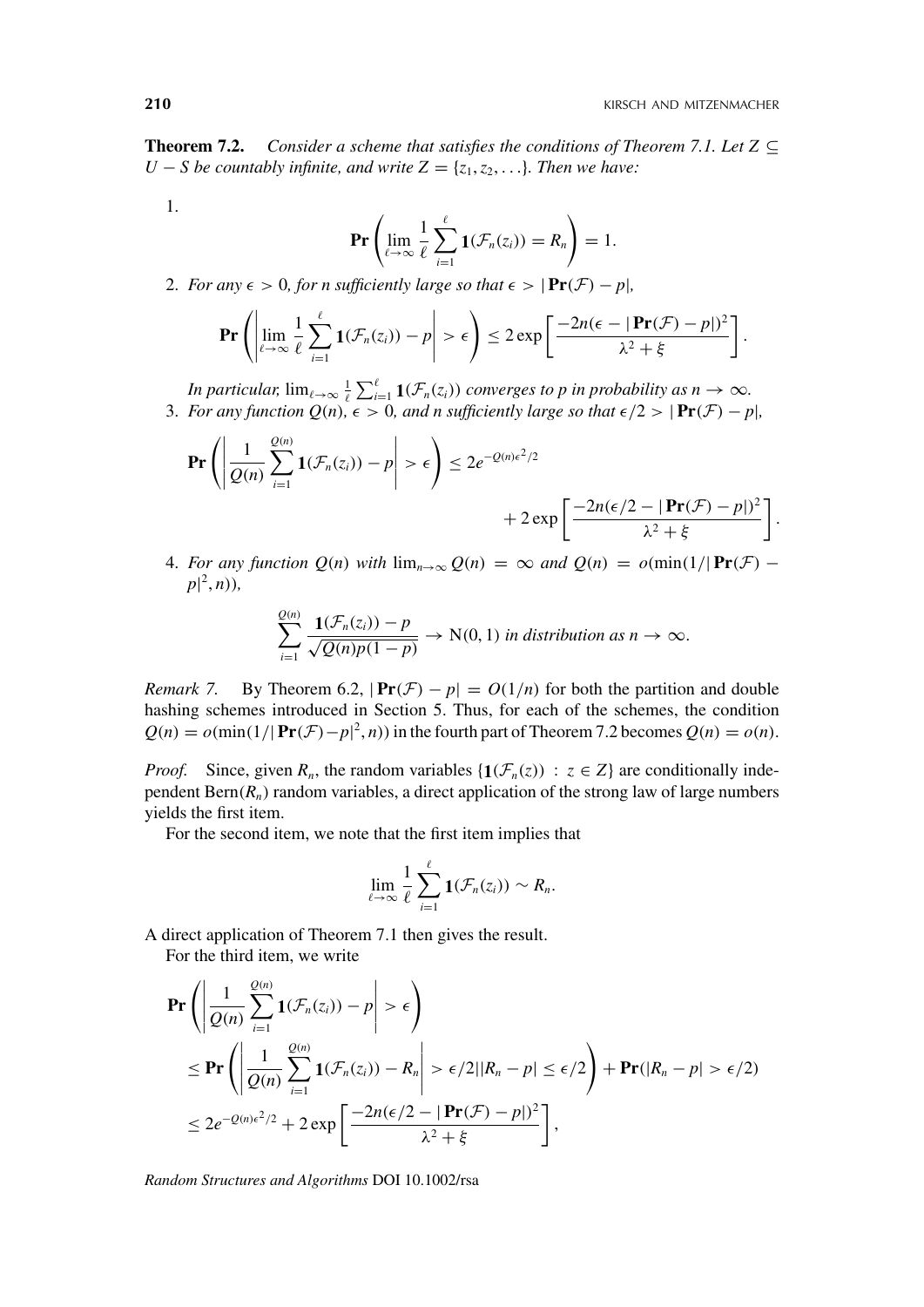where the last step follows from Hoeffding's inequality and Theorem 7.1.

For the fourth item, we write

$$
\sum_{i=1}^{Q(n)} \frac{\mathbf{1}(\mathcal{F}_n(z_i)) - p}{\sqrt{Q(n)p(1-p)}} = \sqrt{\frac{R_n(1-R_n)}{p(1-p)}} \left( \sum_{i=1}^{Q(n)} \frac{\mathbf{1}(\mathcal{F}_n(z_i)) - R_n}{\sqrt{Q(n)R_n(1-R_n)}} + (R_n-p)\sqrt{\frac{Q(n)}{R_n(1-R_n)}} \right).
$$

By Slutsky's theorem, it suffices to show the following three items:

1. 
$$
R_n \to p
$$
 in probability as  $n \to \infty$ ,  
\n2.  $(R_n - p)\sqrt{Q(n)} \to 0$  in probability as  $n \to \infty$ , and  
\n3.  
\n
$$
\sum_{i=1}^{Q(n)} \frac{\mathbf{1}(\mathcal{F}_n(z_i)) - R_n}{\sqrt{Q(n)R_n(1 - R_n)}} \to N(0, 1)
$$
 in distribution as  $n \to \infty$ .

The first item holds by Remark 4, and the second item holds by Theorem 7.1, since  $\sqrt{Q(n)} =$  $o(\min(1/|\Pr(\mathcal{F}) - p|, \sqrt{n}))$ . The third item requires a little more work. First, we need a version of the central limit theorem that allows us to bound its rate of convergence.

**Lemma 7.1.** [7, Theorem 24] *Let X*1, *X*2, ... *be independent random variables with some common distribution X, where*  $E[X] = 0$  *and*  $Var[X] = 1$ *. For*  $n \ge 1$ *, let*  $Y_n = \sum_{i=1}^n X_i / \sqrt{n}$ *. Then there is some constant a such that for any n*  $\geq 1$  *and*  $x \in \mathbb{R}$ *,* 

$$
|\Pr(Y_n \le x) - \Pr(N(0, 1) \le x)| \le a \mathbb{E}[|X|^3]/\sqrt{n}.
$$

Fix some constant  $\epsilon > 0$  so that  $I \triangleq [p - \epsilon, p + \epsilon] \subseteq (0, 1)$ , and let  $b =$  $\min_{x \in I} \sqrt{x(1-x)} > 0$ . With Lemma 7.1 in mind, define

$$
X_i(n) = \frac{\mathbf{1}(\mathcal{F}_n(z_i)) - R_n}{\sqrt{R_n(1 - R_n)}}.
$$

Since, given  $R_n$ , the random variables are independent  $\text{Bern}(R_n)$  random variables, Lemma 7.1 tells us that for any  $x \in \mathbb{R}$ ,

$$
\left| \Pr \left( \sum_{i=1}^{Q(n)} X_i(n) / \sqrt{Q(n)} \right) - \Pr(N(0, 1) \le x) \right|
$$
  
\n
$$
\le \Pr(|R_n - p| > \epsilon) + \left| \Pr \left( \sum_{i=1}^{Q(n)} \frac{X_i(n)}{\sqrt{Q(n)}} \le x \right| |R_n - p| \le \epsilon \right) - \Pr(N(0, 1) \le x) \right|
$$
  
\n
$$
\le \Pr(|R_n - p| > \epsilon) + \frac{a(1/b)^3}{\sqrt{Q(n)}}
$$
  
\n
$$
\to 0 \text{ as } n \to \infty,
$$

where the last step follows from Remark 4.

*Random Structures and Algorithms* DOI 10.1002/rsa

×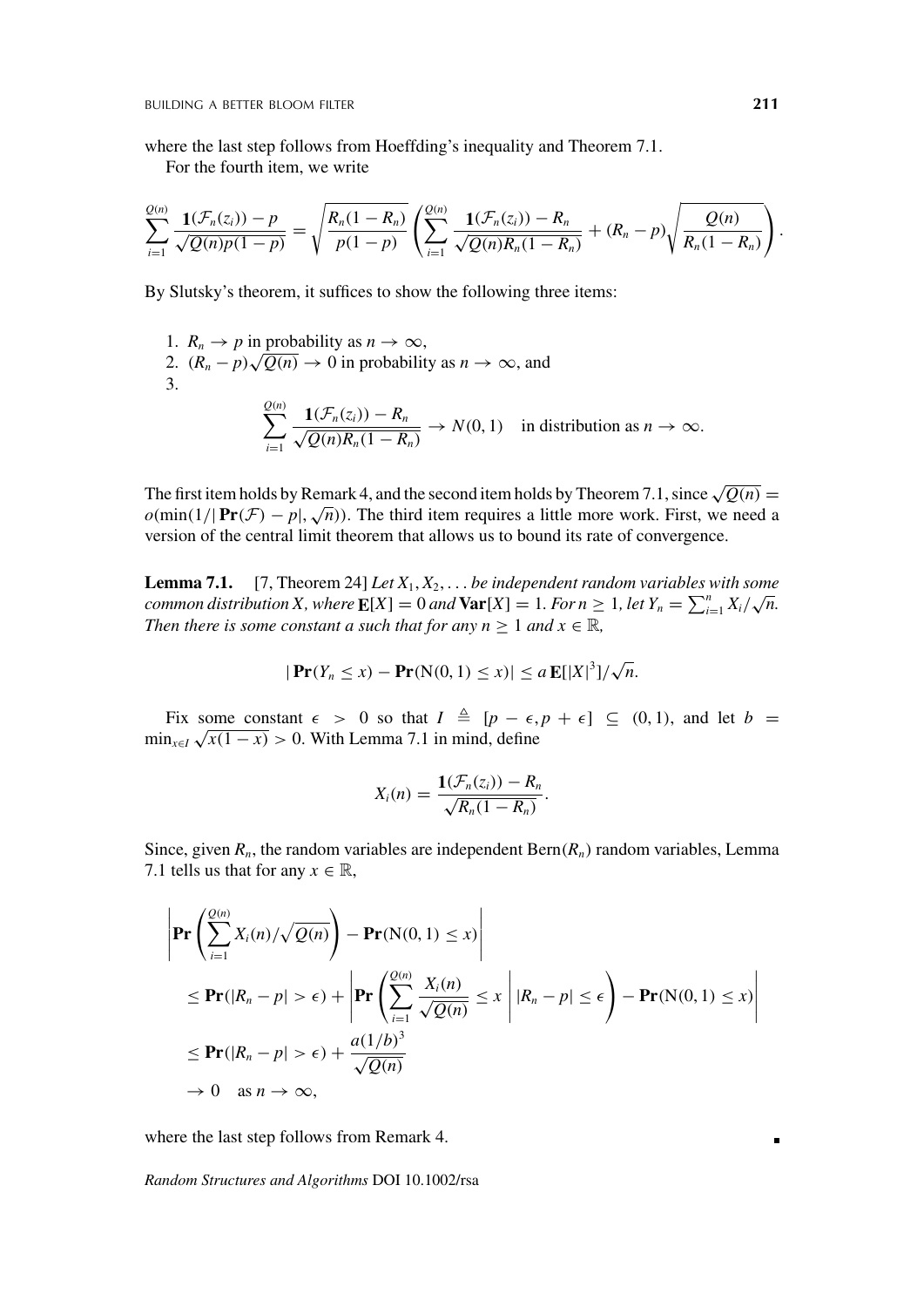

Fig. 1. Estimates of the false positive probability for various schemes and parameters.

# **8. EXPERIMENTS**

In this section, we evaluate the theoretical results of the previous sections empirically for small values of *n*. We are interested in the following specific schemes: the standard Bloom filter scheme, the partition scheme, the double hashing scheme, and the enhanced double hashing schemes where  $f(i) = i^2$  and  $f(i) = i^3$ .

For  $c \in \{4, 8, 12, 16\}$ , we do the following. First, compute the value of  $k \in$  $\{|c \ln 2|, [c \ln 2]\}\$  that minimizes  $p = (1 - \exp[-k/c])^k$ . Next, for each of the schemes under consideration, repeat the following procedure 10, 000 times: instantiate the filter with the specified values of  $n$ ,  $c$ , and  $k$ , populate the filter with a set  $S$  of  $n$  items, and then query  $[10/p]$  elements not in *S*, recording the number *Q* of those queries for which the filter returns a false positive. We then approximate the false positive probability of the scheme by averaging the results over all 10, 000 trials. Furthermore, we bin the results of the trials by their values for *Q* in order to examine the other characteristics of *Q*'s distribution.

The results are shown in Figures 1 and 2. In Figure 1, we see that for small values of *c*, the different schemes are essentially indistinguishable from each other, and simultaneously have a false positive probability/rate close to *p*. This result is particularly significant since the filters that we are experimenting with are fairly small, supporting our claim that these schemes are useful even in settings with very limited space. However, we also see that for the slightly larger values of  $c \in \{12, 16\}$ , the partition scheme is no longer particularly useful for small values of *n*, while the other schemes are. This result is not particularly surprising; for large values of *c* and small values of *n*, the probability of a false positive can be substantially affected by the asymptotically vanishing probability that one element in the set can yield multiple collisions with an element not in the set, and this is somewhat larger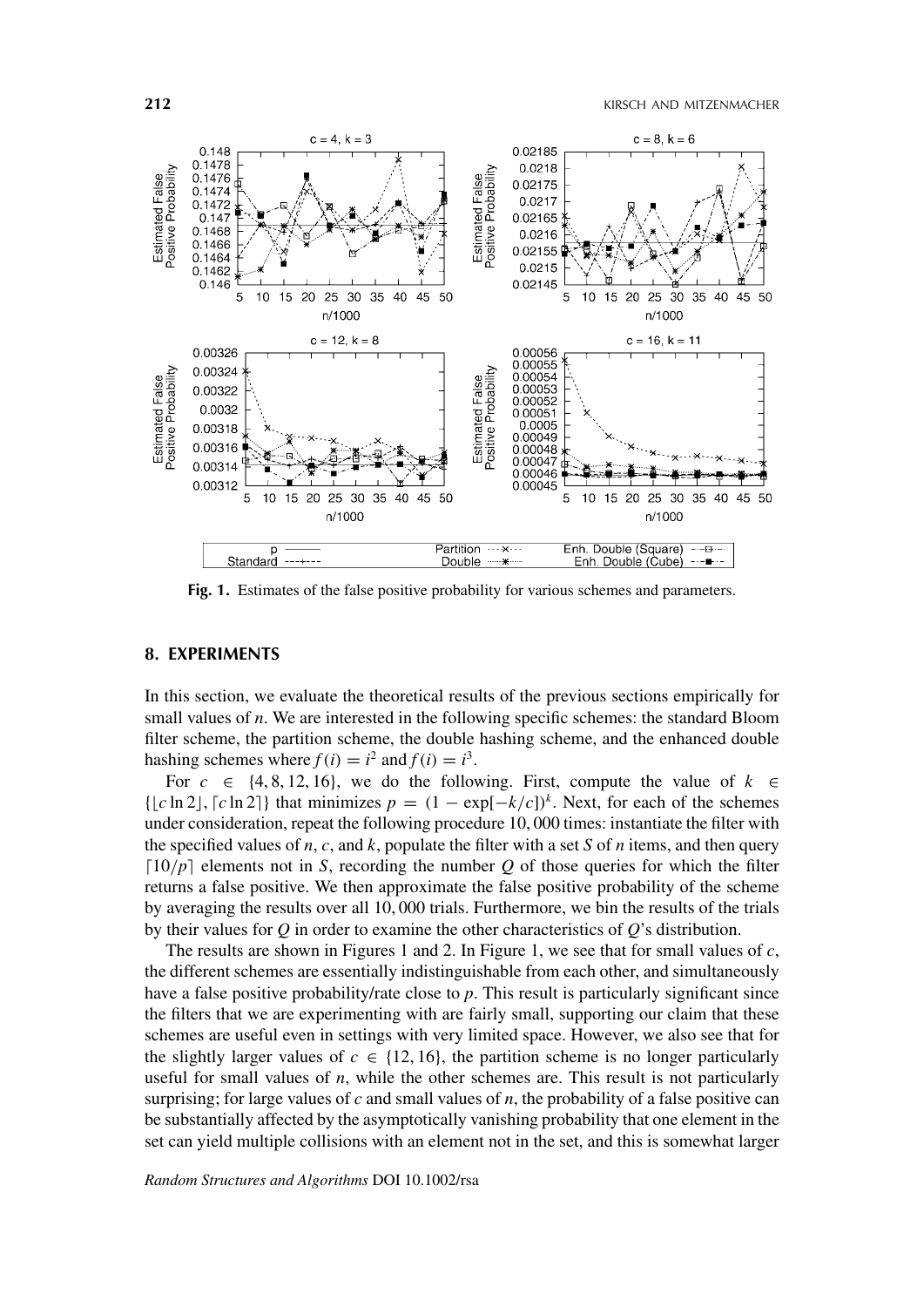

**Fig. 2.** Estimate of distribution of *Q* (for  $n = 5000$  and  $c = 8$ ), compared with *f*.

in the partition scheme. Nevertheless, the difference is sufficiently small that the partition scheme might still be worthwhile in practice if parallelism is desired.

As an aside, Dillinger and Manolios [8, 9] observe that as *c* grows very large, various enhanced double hashing schemes (including triple hashing, where the *gi*'s use a third hash function with a coefficient that is quadratic in the index *i*) tend to perform slightly better than the regular double hashing scheme. Their results suggest that the difference is most likely due to differences in the constants in the rates of convergence of the various schemes. For the most part, this effect is not noticeable for the Bloom filter configurations that we consider, which are chosen to capture the typical Bloom filter setting where the false positive probability is small enough to be tolerable, but still non-negligible.

In Figure 2, we give histograms of the results from our experiments with  $n = 5000$  and  $c = 8$  for the partition and enhanced double hashing schemes. For this value of *c*, optimizing for *k* yields  $k = 6$ , so we have  $p \approx 0.021577$  and  $\lceil 10/p \rceil = 464$ . In each plot, we compare the results to  $f \triangleq 10,000\phi_{464p,464p(1-p)}$ , where

$$
\phi_{\mu,\sigma^2}(x) \triangleq \frac{e^{-(x-\mu)^2/2\sigma^2}}{\sigma\sqrt{2\pi}}
$$

denotes the density function of  $N(\mu, \sigma^2)$ . As one would expect, given the central limit theorem result in the fourth part of Theorem 7.2, *f* provides a reasonable approximation to each of the histograms.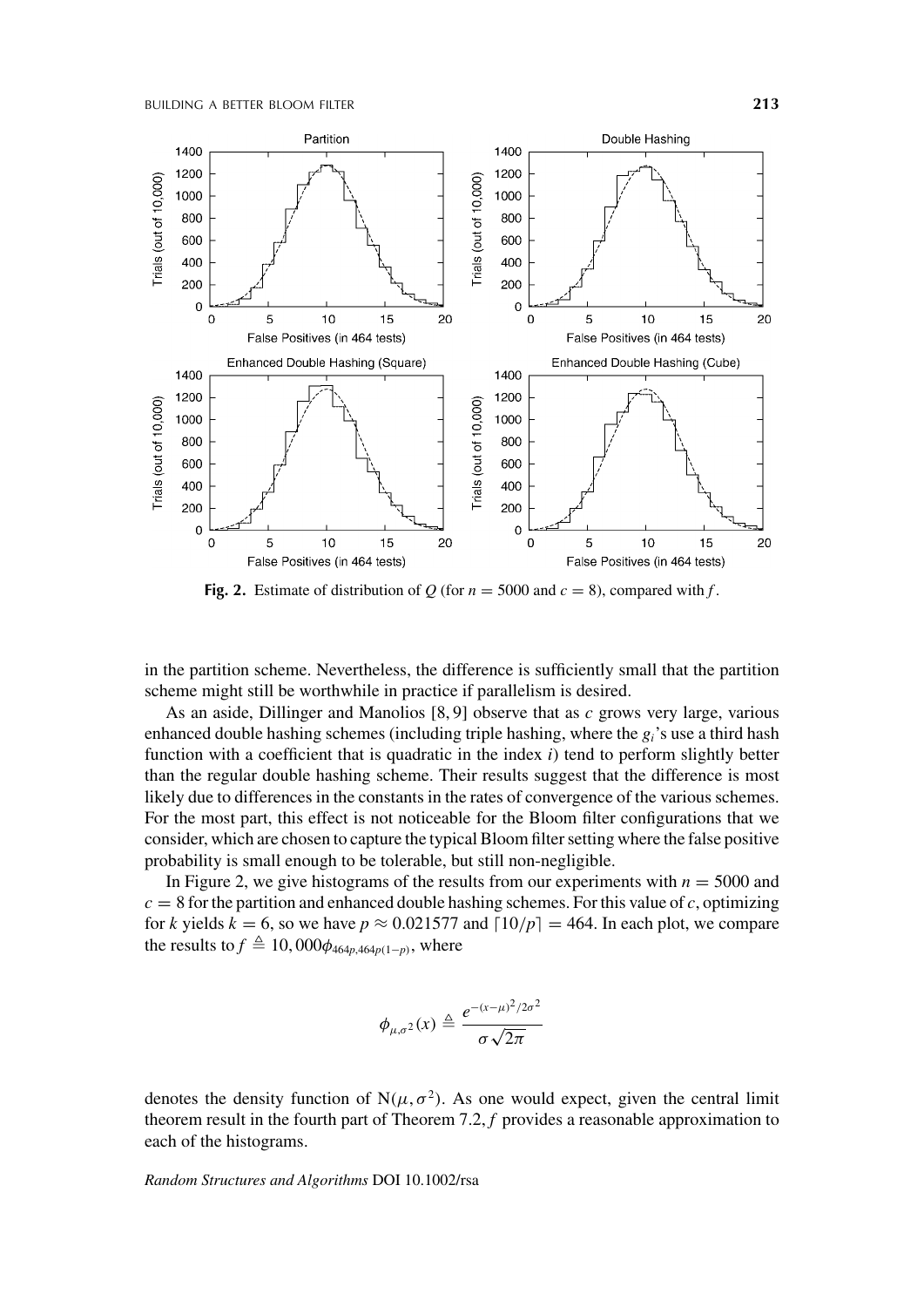## **9. A MODIFIED COUNT-MIN SKETCH**

We now present a modification to the Count-Min sketch introduced in [6] that uses fewer hash functions in a manner similar to our improvement for Bloom filters, at the cost of a small space increase. We begin by reviewing the original data structure.

## **9.1. Count-Min Sketch Review**

The following is an abbreviated review of the description given in [6]. A Count-Min sketch takes as input a stream of *updates*  $(i_t, c_t)$ , starting from  $t = 1$ , where each *item*  $i_t$  is a member of a universe  $U = \{1, \ldots, n\}$ , and each *count c<sub>t</sub>* is a positive number. (Extensions to negative counts are possible; we do not consider them here for convenience.) The state of the system at time *T* is given by a vector  $\vec{a}(T) = (a_1(T), \ldots, a_n(T))$ , where  $a_i(T)$  is the sum of all  $c_t$ for which  $t \leq T$  and  $i_t = j$ . We generally drop the *T* when the meaning is clear.

The Count-Min sketch consists of an array Count of width  $w \triangleq [e/\epsilon]$  and depth  $d \triangleq$ [ $\ln 1/\delta$ ] : Count[1, 1], ..., Count[d, w]. Every entry of the array is initialized to 0. In addition, the Count-Min sketch uses *d* hash functions chosen independently from a pairwise independent family  $\mathcal{H} : \{1, \ldots, n\} \rightarrow \{1, \ldots, w\}.$ 

The mechanics of the Count-Min sketch are extremely simple. Whenever an update  $(i, c)$ arrives, we increment Count $[j, h_i(i)]$  by *c*, for  $j = 1, \ldots, d$ . Whenever we want an estimate of *ai* (called a *point query*), we compute

$$
\hat{a}_i \triangleq \min_{j=1}^d \text{Count}[j, h_j(i)].
$$

The fundamental result of Count-Min sketches is that for every *i*,

$$
\hat{a}_i \ge a_i
$$
 and  $\mathbf{Pr}(\hat{a}_i \le a_i + \epsilon ||\vec{a}||) \ge 1 - \delta$ ,

where the norm is the  $L_1$  norm. Surprisingly, this very simple bound allows for a number of sophisticated estimation procedures to be efficiently and effectively implemented on Count-Min sketches. The reader is once again referred to [6] for details.

## **9.2. Using Fewer Hash Functions**

We now show how the improvements to Bloom filters discussed previously in this paper can be usefully applied to Count-Min sketches. Our modification maintains all of the essential features of Count-Min sketches, but reduces the required number of pairwise independent hash functions to  $2\lceil (\ln 1/\delta)/(\ln 1/\epsilon) \rceil$ . We expect that, in many settings,  $\epsilon$  and  $\delta$  will be related, so that only a constant number of hash functions will be required; in fact, in many such situations only two hash functions are required.

We describe a variation of the Count-Min sketch that uses just two pairwise independent hash functions and guarantees that

$$
\hat{a}_i \ge a_i
$$
 and  $\mathbf{Pr}(\hat{a}_i \le a_i + \epsilon ||\vec{a}||) \ge 1 - \epsilon$ .

Given such a result, it is straightforward to obtain a variation that uses  $2\lceil (\ln 1/\delta)/(\ln 1/\epsilon) \rceil$ pairwise independent hash functions and achieves the desired failure probability  $\delta$ : simply build  $2\lceil (\ln 1/\delta)/(\ln 1/\epsilon) \rceil$  independent copies of this data structure, and always answer a point query with the minimum estimate given by one of those copies.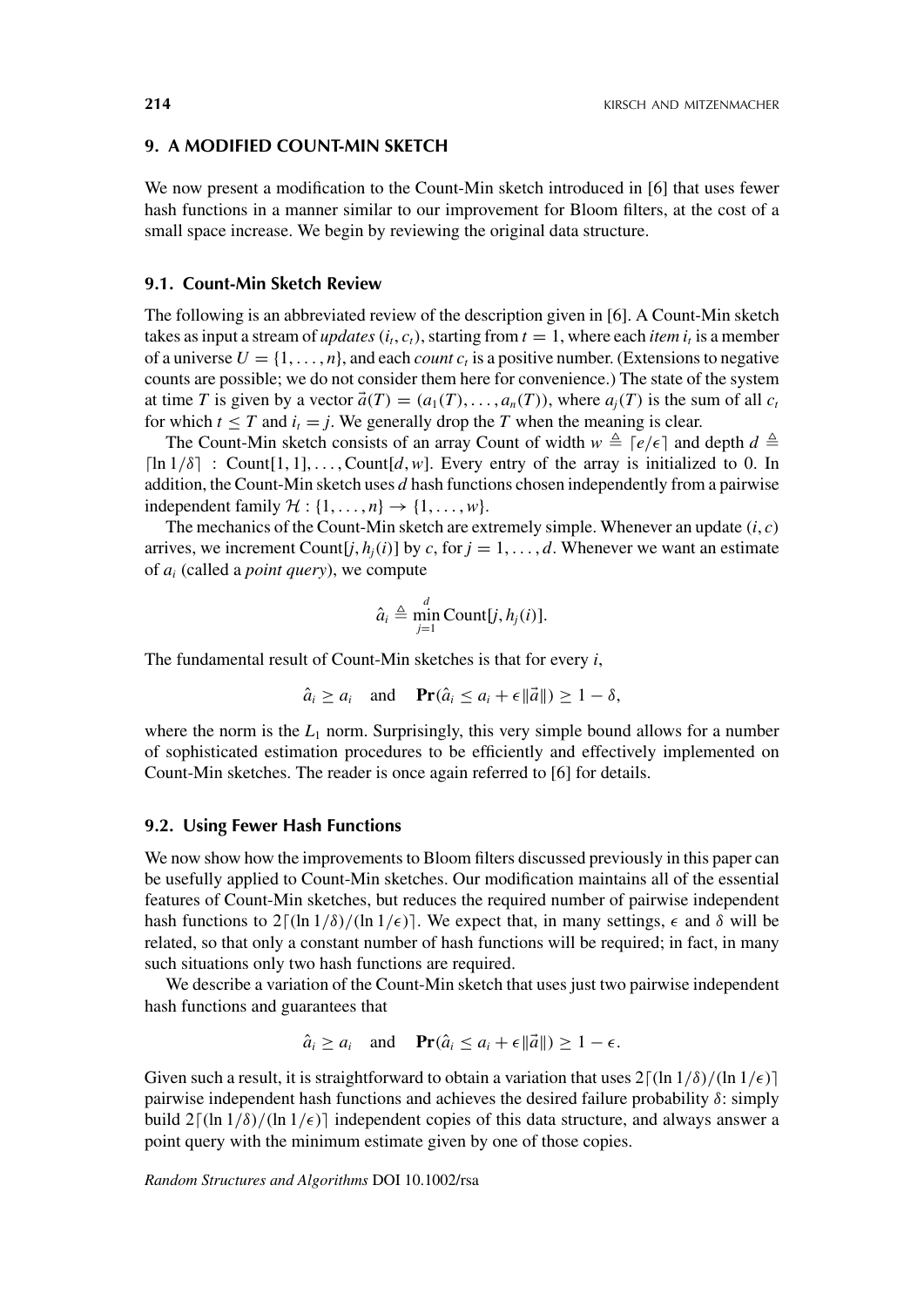Our variation will use *d* tables numbered {0, 1, ... , *d* − 1}, each with exactly *w* counters numbered  $\{0, 1, \ldots, w - 1\}$ , where *d* and *w* will be specified later. We insist that *w* be prime. Just as in the original Count-Min sketch, we let Count[*j*, *k*] denote the value of the *k*th counter in the *j*th table. We choose hash functions  $h_1$  and  $h_2$  independently from a pairwise independent family  $H : \{0, \ldots, n-1\} \rightarrow \{0, 1, \ldots, w-1\}$ , and define  $g_i(x) =$  $h_1(x) + ih_2(x) \text{ mod } w \text{ for } j = 0, \ldots, d - 1.$ 

The mechanics of our data structure are the same as for the original Count-Min sketch. Whenever an update  $(i, c)$  occurs in the stream, we increment Count $[i, g_i(i)]$  by  $c$ , for  $j = 0, \ldots, d - 1$ . Whenever we want an estimate of  $a_i$ , we compute

$$
\hat{a}_i \triangleq \min_{j=0}^{d-1} \text{Count}[j, g_j(i)].
$$

We prove the following result:

**Theorem 9.1.** *For the Count-Min sketch variation described above,*

$$
\hat{a}_i \ge a_i
$$
 and  $\mathbf{Pr}(\hat{a}_i > a_i + \epsilon ||\vec{a}||) \le \frac{2}{\epsilon w^2} + \left(\frac{2}{\epsilon w}\right)^d$ .

*In particular, for*  $w \ge 2e/\epsilon$  *and*  $\delta \ge \ln 1/\epsilon (1 - 1/2e^2)$ *,* 

$$
\hat{a}_i \ge a_i
$$
 and  $\mathbf{Pr}(\hat{a}_i > a_i + \epsilon ||\vec{a}||) \le \epsilon$ .

*Proof.* Fix some item *i*. Let  $A_i$  be the total count for all items *z* (besides *i*) with  $h_1(z) = h_1(i)$ and  $h_2(z) = h_2(i)$ . Let  $B_{i,i}$  be the total count for all items *z* with  $g_i(i) = g_i(z)$ , excluding *i* and items *z* counted in *Ai*. It follows that

$$
\hat{a}_i = \min_{j=0}^{d-1} \text{Count}[j, g_j(i)] = a_i + A_i + \min_{j=0}^{d-1} B_{j,i}.
$$

The lower bound now follows immediately from the fact that all items have nonnegative counts, since all updates are positive. Thus, we concentrate on the upper bound, which we approach by noticing that

$$
\mathbf{Pr}(\hat{a}_i \geq a_i + \epsilon ||\vec{a}||) \leq \mathbf{Pr}(A_i \geq \epsilon ||\vec{a}||/2) + \mathbf{Pr}\left(\min_{j=0}^{d-1} B_{j,i} \geq \epsilon ||\vec{a}||/2\right).
$$

We first bound  $A_i$ . Letting  $\mathbf{1}(\cdot)$  denote the indicator function, we have

$$
\mathbf{E}[A_i] = \sum_{z \neq i} a_z \mathbf{E}[\mathbf{1}(h_1(z) = h_1(i) \wedge h_2(z) = h_2(i))] \leq \sum_{z \neq i} a_z/w^2 \leq ||\vec{a}||/w^2,
$$

where the first step follows from linearity of expectation and the second step follows from the definition of the hash functions. Markov's inequality now implies that

$$
\Pr(A_i \geq \epsilon ||\vec{a}||/2) \leq 2/\epsilon w^2.
$$

To bound  $\min_{j=0}^{d-1} B_{j,i}$ , we note that for any  $j \in \{0, \ldots, d-1\}$  and  $z \neq i$ ,

$$
\begin{aligned} \mathbf{Pr}((h_1(z) \neq h_1(i) \lor h_2(z) \neq h_2(i)) \land g_j(z) &= g_j(i)) \leq \mathbf{Pr}(g_j(z) = g_j(i)) \\ &= \mathbf{Pr}(h_1(z) = h_1(i) + j(h_2(i) - h_2(z))) \\ &= 1/w, \end{aligned}
$$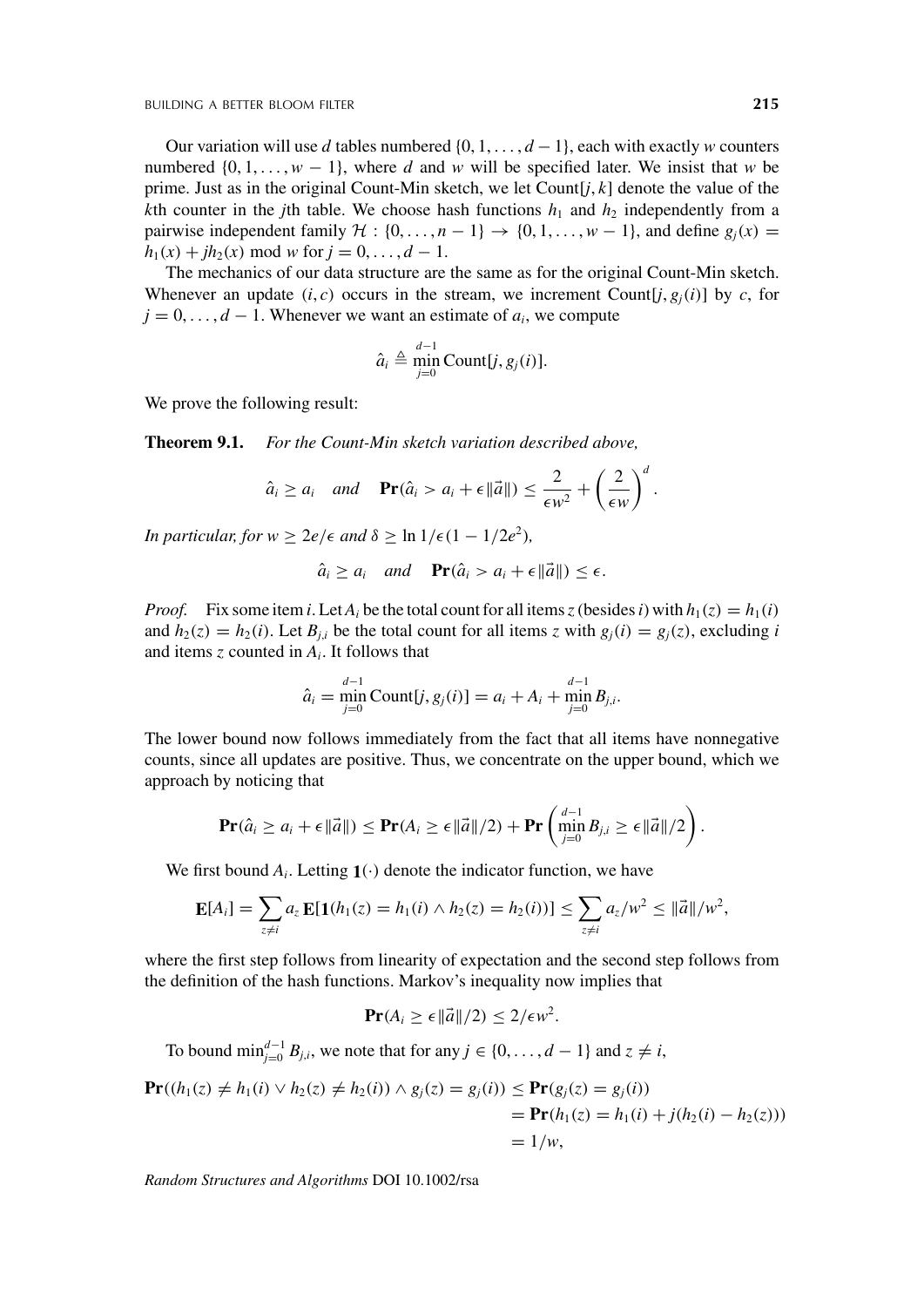п

$$
\mathbf{E}[B_{j,i}] = \sum_{z \neq i} a_z \mathbf{E}[\mathbf{1}((h_1(z) \neq h_1(i) \vee h_2(z) \neq h_2(i)) \wedge g_j(z) = g_j(i))] \leq ||\vec{a}||/w,
$$

and so Markov's inequality implies that

$$
\Pr(B_{j,i} \ge \epsilon \|\vec{a}\|/2) \le 2/\epsilon w.
$$

For arbitrary *w*, this result is not strong enough to bound  $\min_{j=0}^{d-1} B_{j,i}$ . However, since *w* is prime, each item *z* can only contribute to one  $B_{k,i}$  (since if  $g_i(z) = g_i(i)$  for two values of *j*, we must have  $h_1(z) = h_1(i)$  and  $h_2(z) = h_2(i)$ , and in this case *z*'s count is not included in any  $B_{j,i}$ ). In this sense, the  $B_{j,i}$ 's are negatively dependent (specifically, they are negatively right orthant dependent) [11]. It follows that for any value *v*,

$$
\mathbf{Pr}\left(\min_{j=0}^{d-1} B_{j,i} \geq v\right) \leq \prod_{j=0}^{d-1} \mathbf{Pr}(B_{j,i} \geq v).
$$

In particular, we have that

$$
\mathbf{Pr}\left(\min_{j=0}^{d-1} B_{j,i} \ge \epsilon \|\vec{a}\|/2\right) \le (2/\epsilon w)^d,
$$

so

$$
\begin{aligned} \mathbf{Pr}(\hat{a}_i \geq a_i + \epsilon ||\vec{a}||) &\leq \mathbf{Pr}(A_i \geq \epsilon ||\vec{a}||/2) + \mathbf{Pr}\left(\min_{j=0}^{d-1} B_j, i \geq \epsilon ||\vec{a}||/2\right) \\ &\leq \frac{2}{\epsilon w^2} + \left(\frac{2}{\epsilon w}\right)^d. \end{aligned}
$$

And for  $w \ge 2e/\epsilon$  and  $\delta \ge \ln 1/\epsilon (1 - 1/2e^2)$ , we have

$$
\frac{2}{\epsilon w^2} + \left(\frac{2}{\epsilon w}\right)^d \le \epsilon/2e^2 + \epsilon(1 - 1/2e^2) = \epsilon,
$$

completing the proof.

## **10. CONCLUSION**

Bloom filters are simple randomized data structures that are extremely useful in practice. In fact, they are so useful that any significant reduction in the time required to perform a Bloom filter operation immediately translates to a substantial speedup for many practical applications. Unfortunately, Bloom filters are so simple that they do not leave much room for optimization.

This paper focuses on modifying Bloom filters to use less of the only resource that they traditionally use liberally: (pseudo)randomness. Since the only nontrivial computations performed by a Bloom filter are the constructions and evaluations of pseudorandom hash functions, any reduction in the required number of pseudorandom hash functions yields a nearly equivalent reduction in the time required to perform a Bloom filter operation

*Random Structures and Algorithms* DOI 10.1002/rsa

so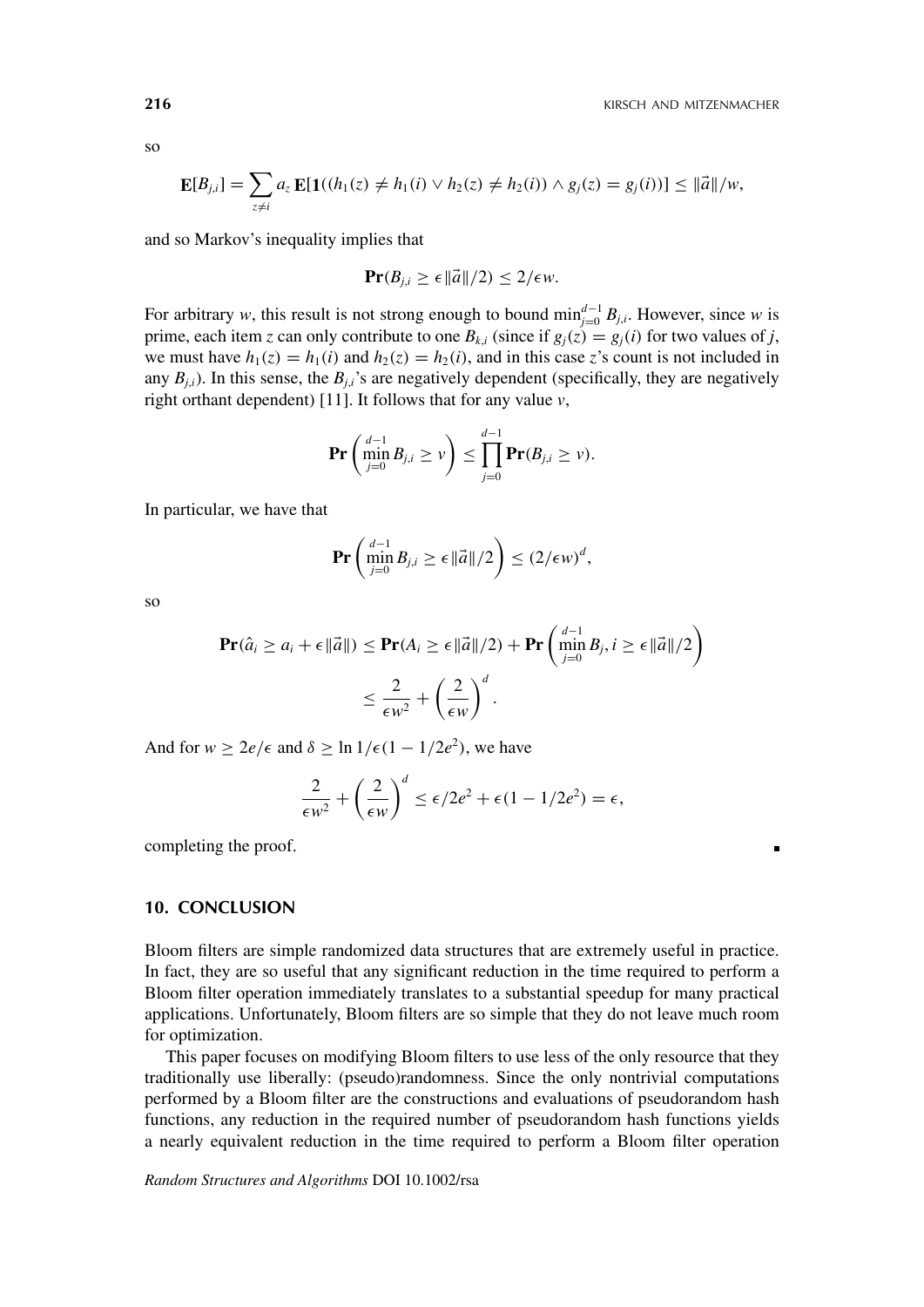(assuming, of course, that the Bloom filter is stored entirely in memory, so that random accesses can be performed very quickly).

We have shown that a Bloom filter can be implemented with only two random hash functions without any increase in the asymptotic false positive probability. We have also shown that the asymptotic false positive probability acts, for all practical purposes and reasonable settings of a Bloom filter's parameters, like a false positive rate. This result has enormous practical significance, since the analogous result for standard Bloom filters is essentially the theoretical justification for their extensive use.

More generally, we have given a framework for analyzing modified Bloom filters, which we expect will be used in the future to refine the specific schemes that we analyzed in this paper. We also expect that the techniques used in this paper will be usefully applied to other data structures, as demonstrated by our modification to the Count-Min sketch.

## **ACKNOWLEDGMENTS**

We are very grateful to Peter Dillinger and Panagiotis Manolios for introducing us to this problem, providing us with advance copies of their work, and also for many useful discussions.

# **REFERENCES**

- [1] P. Billingsley, Probability and measure, 3rd edition, Wiley, New York, 1995.
- [2] F. Bonomi, M. Mitzenmacher, R. Panigrahy, S. Singh, and G. Varghese, Beyond Bloom filters: From approximate membership checks to approximate state machines, Proc 2006 ACM SIGCOMM, 2006, pp. 315–326.
- [3] F. Bonomi, M. Mitzenmacher, R. Panigrahy, S. Singh, and G. Varghese, Bloom filters via *d*left hashing and dynamic bit reassignment, Proc Allerton Conf Communication, Control and Computing, 2006, pp. 877–883.
- [4] A. Broder and M. Mitzenmacher, Network applications of Bloom filters: A survey, Internet Math 1 (2004), 485-509.
- [5] B. Chazelle, J. Kilian, R. Rubinfeld, and A. Tal, The Bloomier filter: An efficient data structure for static support lookup tables, Proc 15th ACM/SIAM Symp Discrete Algorithms (SODA), 2004, pp. 30–39.
- [6] G. Cormode and S. Muthukrishnan, Improved data stream summaries: The Count-Min sketch and its applications, DIMACS Technical Report 2003-20, 2003.
- [7] H. Cramer, Random variables and probability distributions, 3rd edition, Cambridge University Press, Cambridge, 1970.
- [8] P. C. Dillinger and P. Manolios, Fast and accurate bitstate verification for SPIN, Proc 11th Int SPIN Workshop, 2004, pp. 57–75.
- [9] P. C. Dillinger and P. Manolios, Bloom filters in probabilistic verification, Proc 5th Int Conf FMCAD, 2004, pp. 367–381.
- [10] B. Donnet, B. Baynat, and T. Friedman, Retouched Bloom filters: Allowing networked applications to flexibly trade off false positives against false negatives, arxiv, cs.NI/0607038, 2006.
- [11] D. P. Dubhashi and D. Ranjan, Balls and bins: A case study in negative dependence, Random Structures Algorithms 13 (1998), 99–124.
- [12] C. Estan and G. Varghese, New directions in traffic measurement and accounting: Focusing on the elephants, ignoring the mice, ACM Trans Comput Syst 21 (2003), 270–313.